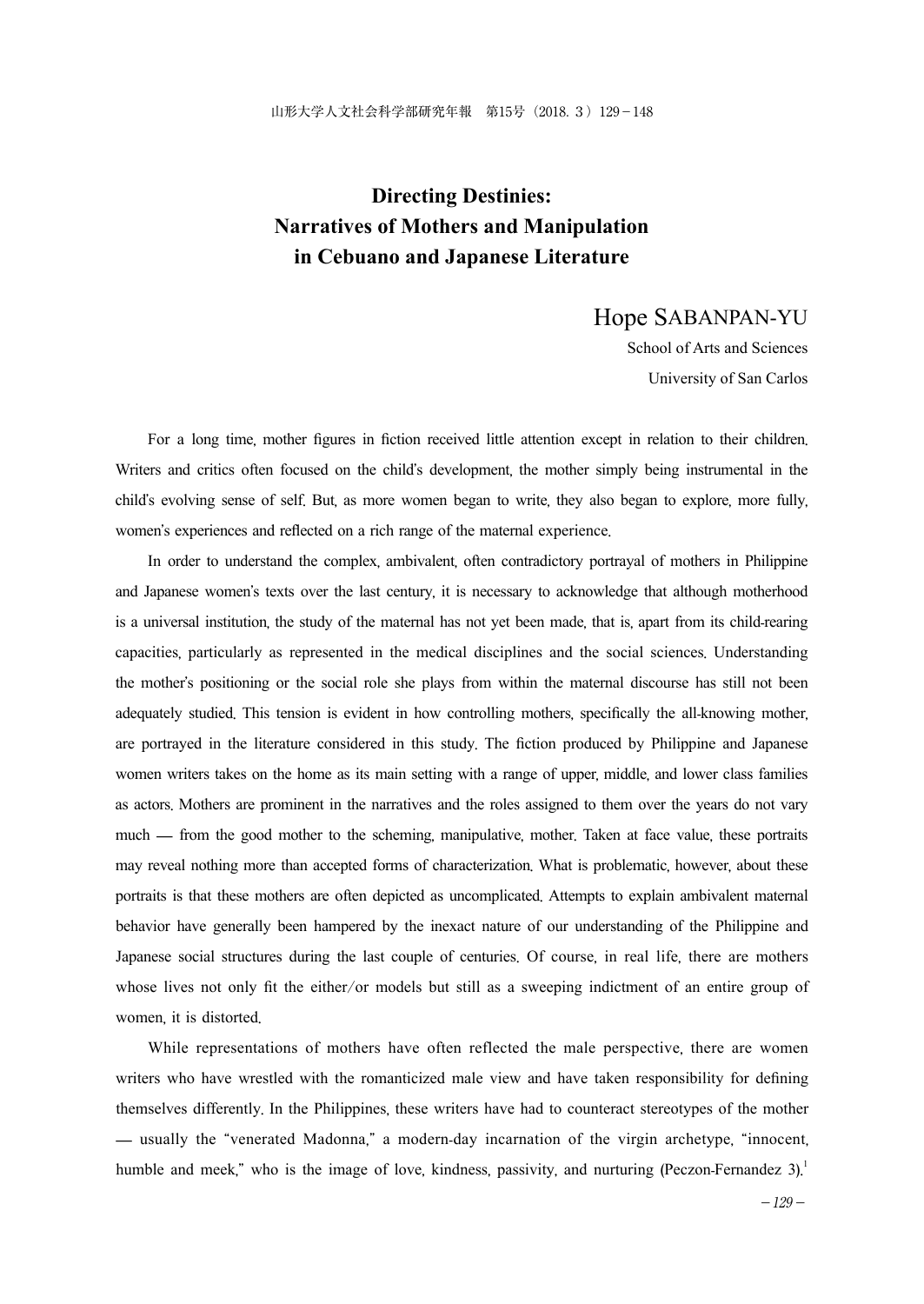If the mother has been idealized she has also been held hostage by societal expectations of her as the ideal. In a culture that idealizes motherhood but holds real mothers in contempt, women know only too well, how near impossible it is to enact motherhood. While male authors have characterized women either by idolizing or sometimes vilifying them, in the real world women as mothers, career women, artists, academics, and scholars have, both accepted and rejected motherhood.

In Japan, motherhood was traditionally influenced by the Confucian paragon of womanhood, the ryosai kenbo (good wife, wise mother), which added complexity to its image. The *ie seido* (family roles or household system) established an hierarchy subordinating women by legally defining the role and status of women within the household.<sup>2</sup> The woman's role was established as motherhood and management of the domestic sphere, with the goal of strengthening the moral foundations of male society by helping the nation in raising obedient children for a strong army (Nishikawa 31).<sup>3</sup>

This paper focuses on the controlling maternal paradigm, one representation of which is, the all-knowing mother, which was popular in the twentieth century and continues to be popular in contemporary literature. In the selected texts, the all-knowing mother is conceived as the mother who believes she knows what is best for her child. She is depicted as the mother who places her own views and beliefs above everything else. She is intensely protective of her child and ensures that it will be unharmed.

A close study of maternal representations and their pre-Symbolic tendencies in the selected texts helps us comprehend how cultural gender ideology highlights unconscious desires and the inconsistencies in female and male fantasies.

The women writers I will discuss and compare are Tomioka Taeko (1935-), Hilda Montaire (1922- 2004) and Austregelina Espina-Moore (1919-2000), who feature the all-knowing mother. In each narrative the maternal figure attempts, sometimes successfully, to control her child's life; each narrate a dramatic plot with a clear depiction that is intended to subvert the "good" mother paradigm. While the controlling mother in Montaire's and Espina-Moore's narrative is driven by providing what she believes is best for her child, Taeko's story of maternal control exposes the self-indulgent nature of the mother in a shockingly sanguine way. The appeal for amae indulgence is inappropriate, as it presumes on and takes advantage of the child's generosity and benevolence. Despite the fact that these women's works feature the same all-knowing maternal theme, they cannot be simply read as female fantasy of control, but, rather, as an undisguised representation of the oppressiveness found within patriarchal institutions. The writers highlight the ways patriarchal institutions affect maternal subjectivity and each narrates the possible result of the effects of patriarchy.

The characterization of the all-knowing mother in the Philippines can be traced back to the prewar novel. Rosalia Aguinaldo's mothers, for example, show the all-knowing mother in the manipulative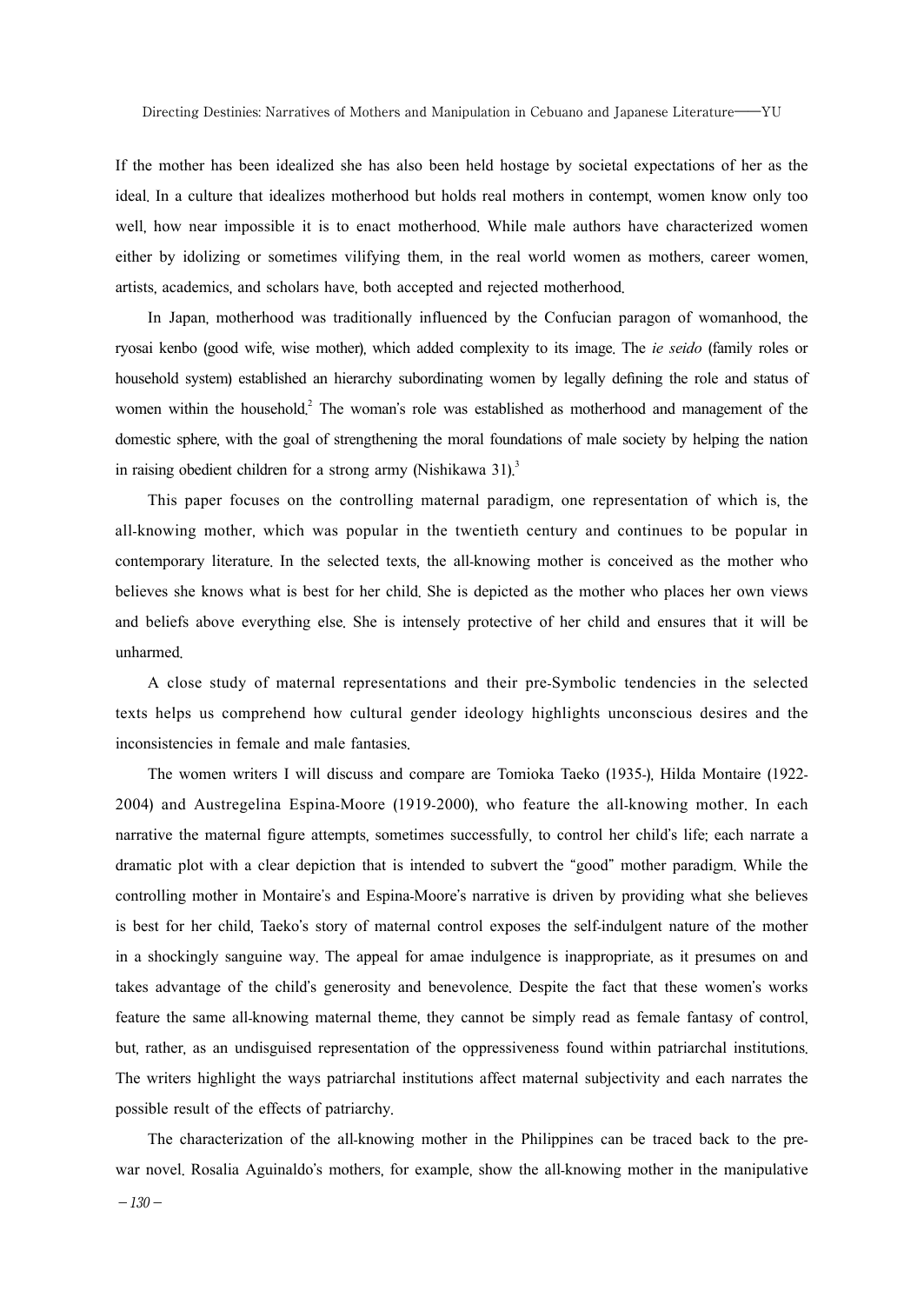interference of Kapitang Ikang of *Mutyang Itinapon*<sup>4</sup> (Thrown-away Treasure) (1922) to Virginia's confused choice between keeping and abandoning her child in *Ang Pag-ibig ng Isang Ina*<sup>5</sup> (The Love of a Mother) (1935) to the controlling and stereotypical racial prejudice of Mrs. Nolan in Felicidad Ocampo's *The Brown Maiden*<sup>6</sup> (1932). Such characterizations were evident in the Tagalog serialized novel as well as women's novels in English written as early as 1922. They faithfully served as antagonistic influences in the narratives throughout the end of the  $20<sup>th</sup>$  century. *Apdo sa Kagul-anan*<sup>7</sup> (The Bitterness of Sorrow) (1929) by Angel Enemecio, reveals:

*Ang inahan ni Rosas Pandan nakaamgo sa tinguha ni Antonio sa iyang anak. Iyang gikalipay ug giuyonan sa dakong kahinangop. Kon mahimo pa, buut na lang niyang ipakasal si Rosas Pandan aron aduna nay makaatiman pag-ayo sa ilang patigayon ug kayutaan. Siya nagkatigulang na ug maoy iyang gipangandoy nga una mapawong ang kahayag sa iyang mga mata, makita niya nga si Rosas Pandan nahiluna sa kaminyoon.* 

 $[\,\ldots]$ 

*Pila may sugilon*, *tungud sa gahum sa inahan ug mga pagpanglimbasog ni Antonio ug tungud kay si Rosas Pandan matinahuron uyamot ug matinamdanon nga anak*, *miuyon sa kabubut*-*on sa iyang inahan*, *nakighigugmaay kang Antonio*. 8

Rosas Pandan's mother understood Antonio's intentions towards her daughter. She found happiness and agreed with this with so much anticipation. If it were possible, she would have married Rosas off so someone who could manage their business and properties well. She was growing old and it was her dream that before the light was extinguished from her eyes, she would see Rosas settled down in marriage.

 $[\ldots]$ 

To make a long story short, because of the mother's power and because of Antonio's efforts and because Rosas Pandan was a respectful and obedient daughter, she agreed to the wishes of her mother and decided to love Antonio. (translation is mine)

Although it would seem most natural for a mother to want to see her child settle down, the implication in this narrative is that the mother has a vested interest in the objective: "so someone could manage their business and properties well." Despite her power to persuade or influence her daughter, Rosas's mother was basically a sympathetic character, one we are expected to like as well as criticize. They lived relatively comfortable lives and money was of less consequence to the mother than having someone to manage the business. When Antonio signified his marriage intentions, Rosas's mother perceived her daughter's avoidance. In subsequent acts, she illustrates just how controlling a mother can be. Ignorant of Rosas's lie concealing an ongoing relationship with Luis, she persuades her daughter to marry Antonio. Whether or not it is good for Rosas holds no significance for her. She imposes her will.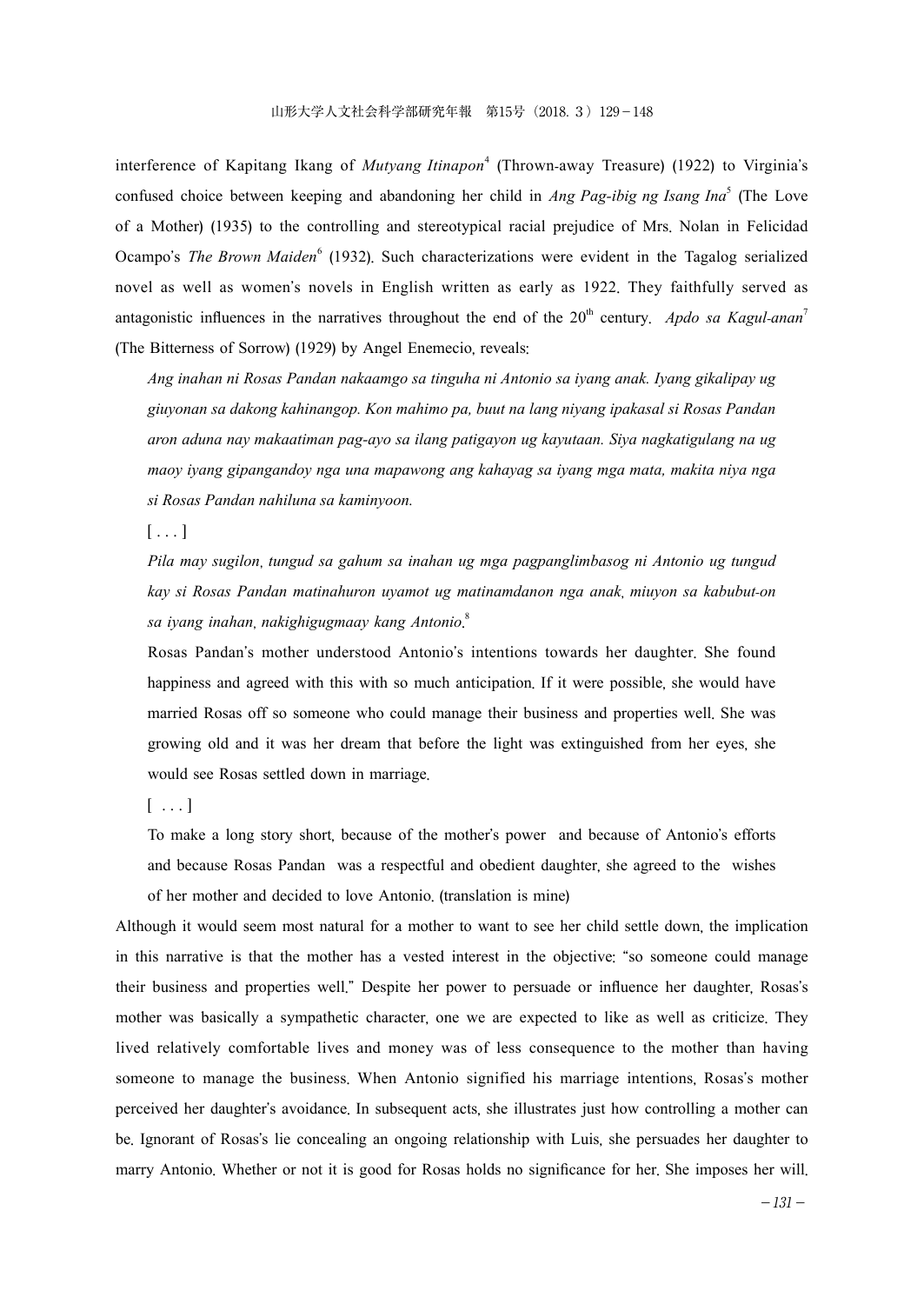Rosas's devotion towards her mother urges her obedience although it is not an unproblematic task for her. Rosas appears without desire to be freed of the burden her mother represents.

The controlling mother is often the source of immense psychological conflict whether with her children, her husband, herself, or society. She controls her child with demands and, more often than not, structures such demands in a manner that will elicit guilt when these are not followed. The elaborations of her psychological struggles are interesting and quite credible because they acknowledge the unique demands and the great, often terrible, implications of the mother's role.

I compare the all-knowing mothers in Montaire's *Ang Karaang Krusipiho*<sup>9</sup> (The Old Crucifix) and *Ikaduhang Sugo*<sup>10</sup> (The Second Commandment) together with Espina-*Moore*'*s Bunga*<sup>11</sup> (Fruit) and Taeko's "Family in Hell"<sup>12</sup> at length in this study. I begin with the following short excerpt from Felicidad Ocampo's *The Brown Maiden* however to show that children can be tied to conflicting relations with their partner, mother or within themselves. In this story, Harvey marries Carmen Gonzales. They return to the United States after Harvey's stint in the Philippines. Carmen meets Mrs. Nolan, Harvey's mother, who is racially prejudiced. It is not enough for Mrs. Nolan to exhibit hostility towards Carmen, through actions. She openly states

"Harvey could have married here instead of going to that place to look for a wife. We have plenty of girls here but the boy must have been out of his mind. He could have married any one of a number of our attractive girls." (38)

When Carmen raises the matter to Harvey, he refuses to deal with it, underscoring how the mother's claim appears to be stronger: "You must not feel hurt,' he said. "Mother is always like that; after all she is my mother and your mother, too" (38). Like Rosas, in Apdo sa Kagul-anan, mentioned above, separation from his mother is not easy for Harvey much as it is necessary for complete independence. He defends her controlling actions as natural and normal. Here lies the complexity of the figure of the all-knowing mother.

In *Ang Karaang Krusipiho*, Montaire narrates the difficult life of Don Gerardo. Orphaned at the age of five, he is raised by Iyo Anselmo's parents, a servant-couple to whom his care is entrusted. Gerardo grows up to be a fine young man. He meets and falls in love with Maria Teresa whose parents, particularly her mother, do not favor him. When Maria Teresa's mother notices the development of their relationship, she is sent away to Spain, never to return to the Philippines.

In this situation the all-knowing mother interferes, believing it to be detrimental for Maria Teresa to associate with Gerardo. She changes Maria Teresa's name to Josefa (but I will continue to refer to her as Maria Teresa for consistency) and marries her off to Luis, the son-in-law of her choice. Contrary to how the good mother would have given in to her daughter's wishes, the all-knowing mother instead decides for her daughter. It is not because she does not wish for Maria Teresa's happiness but a certain practical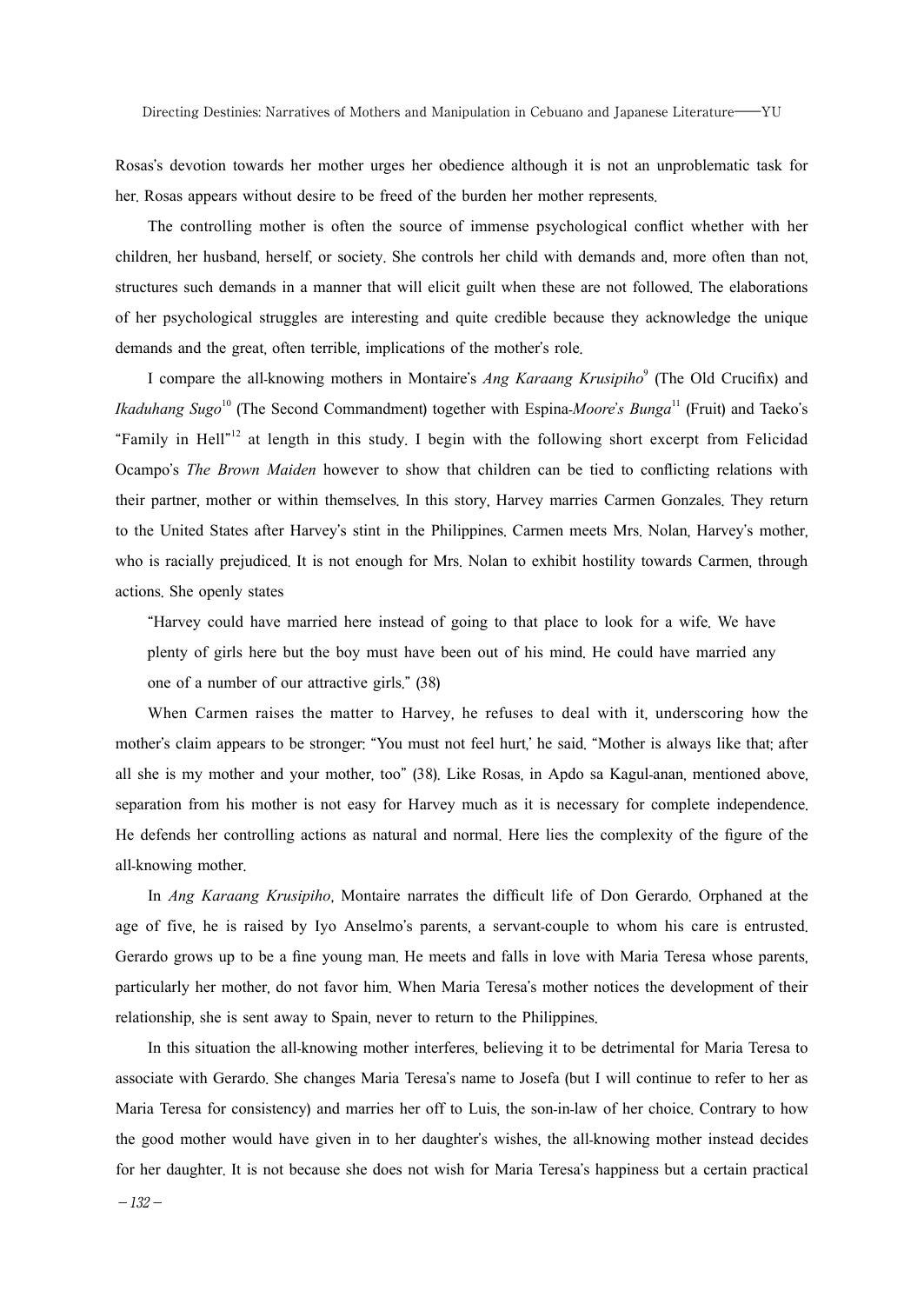consideration enters her estimation of the future relationship. Instead of self-sacrifice and fulfilling the norm of the good mother by allowing her child autonomy, her judgment emerges from such traditions as parents deciding on their children's lifetime partners as well as implications of a familial alliance of their choice. Of course, this practice harks back to as far back as the pre-colonial Philippines and was only deemed questionable with the ascendancy of the rights of the child to autonomy. Also, the notion of romantic love is a modern development turned monolithic; it seems impossible to view the *raison d'etre* of relationships between men and women, otherwise.

Several years later, Maria Teresa would repeat her mother's controlling actions with her own daughter, Leonor Gracia, but for a different reason. Maria Teresa was afraid that her past with Gerardo would be revealed. When Leonor befriends Gerardo, Maria Teresa attempts to break the relationship by encouraging Leonor to believe he is cruel and mad.

K*on mahimo pa lamang niya pagtug*-*an ngadto sa iyang anak apan kini dili ug dili niya mahimo*. *Wala siya mosupak nga ang iyang anak dalaga nakighigala kang Gerardo*, *apan mao lamay iyang gikahadlokan nga hiilhan unya kini sa kadugayan nga diay si Leonor Gracia anak niya*. *Dili ba gikaligutgotan man kini sa iyang inahan*? *Oo*, *kinahanglan nga mangita siyag paagi karon nga mahilayo si Leonor Gracia niining usa ka tigulang nga natunog sa lungsod nga mangtas kuno*. *Kinahanglan nga iyang sultihan ang iyang anak nga batan*-*on sa kamangtas ni Gerardo*, *aron kini molikay ug dili na motagad sa maong binuhat*. (45)

If only she could reveal this to her daughter but she could never do that. She was not against her young daughter befriending Gerardo but her only fear was that in the long run Leonor Gracia would be recognized as her daughter. Didn't her own mother abhor him? Yes, she needed to find a way now so Leonor Gracia would be far from the old man reputed in town to be a fierce beast. She needed to tell her adolescent daughter of Gerardo's cruelty, so that she should avoid and not pay any attention to this creature.

When Maria Teresa was exiled to Spain, Gerardo was heartbroken and miserable. He avoided women altogether and concentrated on his education. At the exclusive boys' school he attended, he was alienated from his peers. Brutal physical attacks and abusive insults resulted in his illness. At the hospital, Cynthia, a nurse, ministers to his needs. Before a relationship could develop from their amiable friendship and warm rapport, Cynthia is unexpectedly found dead beside him. A doctor, secretly enamored with Cynthia for a long time, accuses him of murder. Unable to defend himself, Gerardo spends four years in prison. Due to good behavior, he is given an early release.

Gerardo is unable to enjoy his newfound freedom. Shortly after his release, the doctor is found dead. Gerardo's defense attorney fails to secure a court ruling in his favor and Gerardo is remanded back to prison for another ten years where he languishes and questions the nature of God and his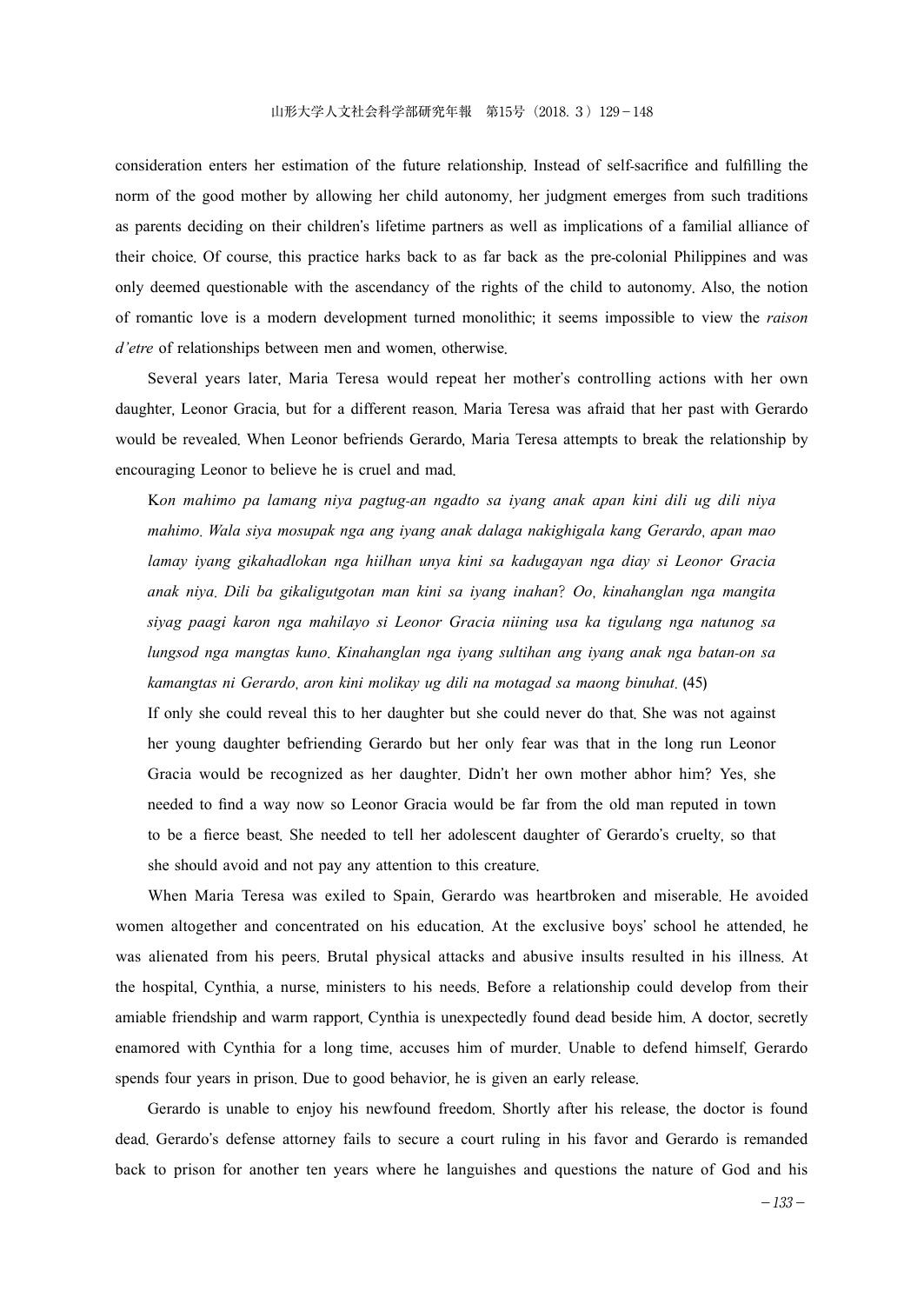existence. His loss of faith leads to insufferable behavior when he gets out of prison. He whips servants for no obvious reason and rapes his servant, Venancia. He carries out a daily public ritual of stomping on a golden cross every time the mass begins. The townspeople complain about this blasphemous spectacle. Iyo Anselmo begs the parish priest's indulgence explaining the circumstances surrounding his employer's reprehensible behavior. Padre Jorge's Christian duty requires him to be tolerant and persistently try to convert Gerardo.

It is to these circumstances that Don Luis, Maria Teresa, and their two young daughters, arrive in town. They, too, witness Gerardo's sacrilege. Maria Teresa recognizes such depravity as something she has caused:

*Wala ikalimod sa sulod sa kasingkasing ni Donya Josefa nga mas dako kaayo ang iyang kaikag nga ikasulti kining tigulanga aron siya makapangayo sa iyang pasaylo*, *kay nasayod siyang daan nga siya gayod ang nakaingon sa kaalaot niini*. (45)

It could not be denied that in Donya Josefa's heart, talking with this old man so that she could ask for forgiveness, was of greater concern, because she already knew that she was the cause of his wretchedness.

Gerardo's friendship with Leonor seems to change his life for the better. Donya Josefa's vested interest in seeing the friendship broken sends her scheming. Manipulating others to achieve her ends is not surprising with the all-knowing mother. She will deceive, just as Maria Teresa deceives her daughter. She rationalizes her actions as in keeping with her own mother's tradition even if they are self-willed and transparently vested interests.:

*Kinahanglan nga mosunod siya karon sa pamatasan sa iyang inahan nga mapintas sa mga tawo nga wala nila hiuyoni*. *Kinahanglan gayod*. (46)

It was now necessary to follow the tradition of her mother who was critical with people she

did not like. It was necessary.

Leonor rebels against the idea of being sent back to Spain. She explains to her mother that she enjoys Gerardo's company and wishes to help him return to the faith. Leonor is able to express opposition to her mother's wishes whereas in Maria Teresa's case, she passively accepted the decision her mother made together with the effacement of her original identity.

The juxtaposition of Leonor Gracia's articulation alongside Maria Teresa's own inability to oppose her all-knowing mother puts into dialogue two generations of daughters and how each responds to her mother's power. It shows how the daughter of latter generation tries to negotiate her position with her mother's wishes rather than simply accede to these. The novel also illuminates inner maternal conflict and how it affects a mother's decisions. Instead of the conventional one-dimensional portrayal of the mother, Maria Teresa's situation is disclosed to the reader as being complicated by her feelings for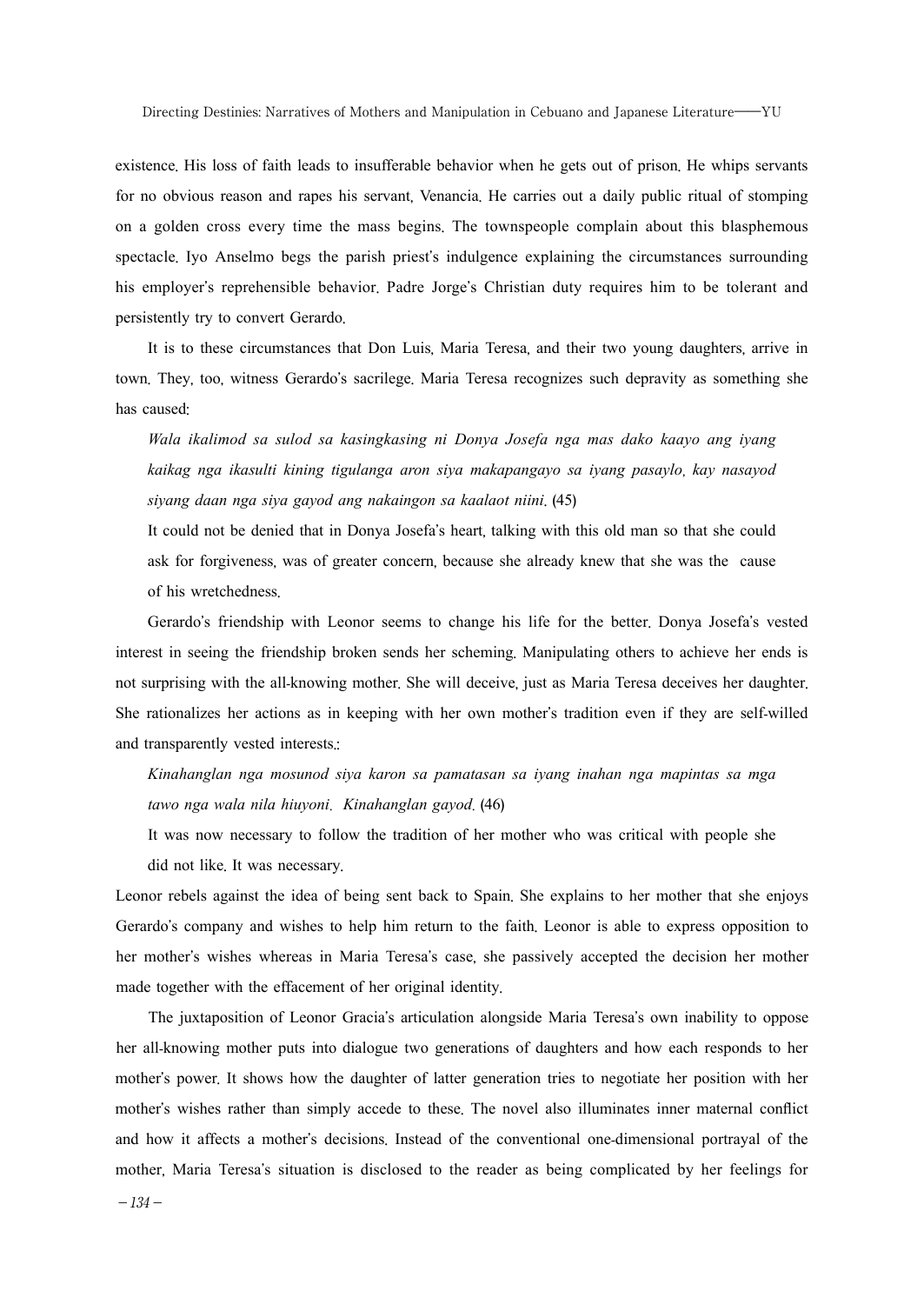Gerardo. She loves Gerardo and, so, wants to keep him and her daughter apart. But she also loves her daughter. How does a woman decide? We are given access to the complexity of the situation a mother is in. Between herself and her daughter, the controlling mother's desires have priority. Maria Teresa rationalizes her decisions as made for her daughter, when they are really for her.

The subtext of the mother-daughter rivalry in the narrative also necessitates an examination of how mothers and daughters are often set against each other as rivals. It is usually depicted as a bid for the affection of a husband/father more than for a lover's. In this case, however, it is the latter. In the patriarchal discourse, Maria Teresa's jealous behavior is unbecoming of a good mother. Her actions become aberrant primarily because she has desires of her own that override her daughter's and because she acts on these desires illicitly and under the justification of the daughter's better future. Her secret yearning for Gerardo is repressed while Luis, her husband, is still alive. When he passes away, she begins entertaining the idea of renewing her relations with Gerardo. She is shown not even to mourn her husband's death

*Human masayod si Donya Josefa*, *nga bisan sa pag*-*ilis sa iyang ngalan*, *nga pagbuot sa iya kanhing inahan*, *wa gihapon siyay mahimo*, *nakahunahuna siya sa pagpadala kang Leonor Gracia balik sa Espanya*. *Dili mahimo nga tugotan niya ang iyang anak sa paghigugma sa usa ka tawo nga hangtod niining mga gutloa iya pang gimahal kay wala man gayod mawala diha kaniya ang gugma niining tawo nga iyang nakita nga dako na gayod kaayog kausaban ang iyang kinabuhi*. (49)

After Donya Josefa realized that even with her name change, which was her late mother's wish, there was nothing that could be done. She thought of sending Leonor Gracia back to Spain. She could not allow her daughter to love a man whom until this very moment she continued to love, not really having lost her feelings for him, whose life she now saw as having changed so much.

When their father dies, Leonor Gracia and Maria Bonita return from Spain to pay their final respects. Despite her mother's watchfulness, Leonor manages to escape and visit Gerardo while she is in town. She solicits help from Padre Jorge to take her to see Gerardo. The friends are happily reunited. They catch up on each other's news. In the meantime, Maria Teresa is restless. She later resolves her dilemma to disclose the truth of the situation to Leonor. Assisting Maria Teresa in reconciling with Gerardo, Leonor reveals the secret to Gerardo and takes him to visit her mother who has been sick for some time. Maria Teresa begs his forgiveness. She is reunited with Gerardo. Later, they get married and the girls fly back to Spain.

One may sympathize with Maria Teresa since her daughter's compliance seals off questions arising from her bid to win back Gerardo. Unfinished business is resolved. The star-crossed lovers finally end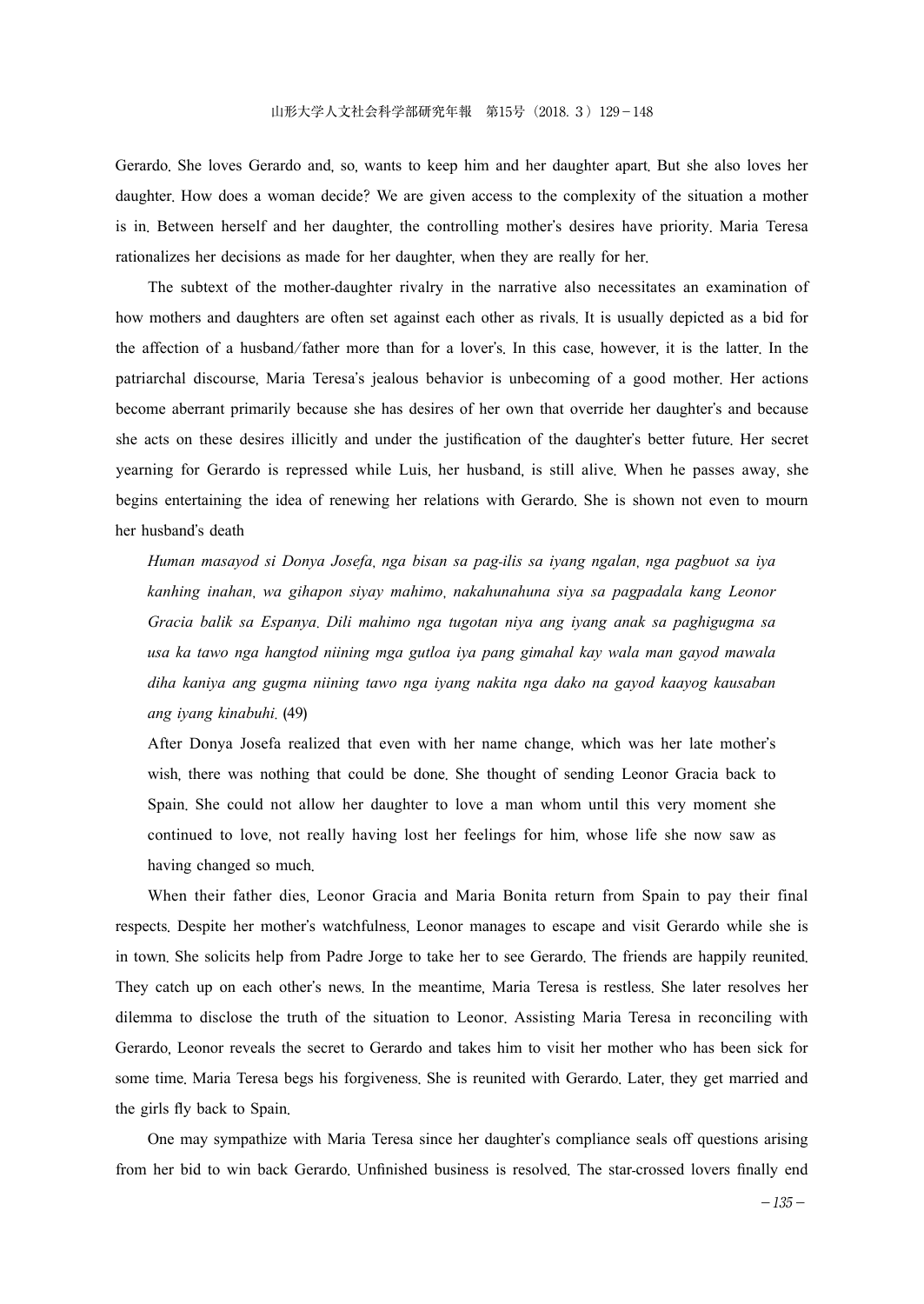up together. However, a few considerations remain unexplored such as the issue of grief. Maria Teresa hardly mourns for Luis and seems to be in a hurry to attend to the matter of Gerardo. It also seems questionable how she is able to recruit Leonor to do as she wishes in the light of the developments following her father's recent death. Leonor's actions contradict her earlier portrayal as someone who can think for herself. It appears unnatural for her not to question her mother's illicit feelings. But then, with the controlling mother, how the daughter feels does not matter — only hers does.

In *Ikaduhang Sugo*, Montaire takes up the same all-knowing behavior that Maria Teresa exhibits, perhaps even to a worse degree, in Donya Concha. A more vigorous personality, Donya Concha exhibits a strong will, one that will not bend easily to either husband or son. Her entire life has been no less than an endeavor towards perfection. She strives to be a good mother but her concept of 'good' is nowhere near the idea of self-sacrifice of the good mother:

"*Uy*, *Luis*, *tug*-*an sa tinuod*, *diin ka gikan*?" *sikmat sa inahang nasuko kaayo*. "*Mama*, *pasayloa ako*! . . .

*Mama*, *ang pagduaw sa usa ka higala*?" *ni Luis pa nga gikuyawan* . .

"*Dili mangil*-*ad ang pagbisitag dalaga kon kanang dalagaha anak sa usa ka banayng dungganan*. *Walay sapayan*, *anak*, *kon siya kabos basta buotan lamang ug ikabilin mo siya sa usa ka puluy*-*anan malinis*. *Ang dungog*, *anak*, *maoy bahandi sa tawo nga dili mapalit sa tinumping bulawan*, *busa*, *anak*, *hala sultihi ako kon kinsang babayhana ang mitubag sa pangandoy namong Papa mo nga makabaton na ug mga apo karong pipila ka adlaw*." (22-23) "Uy, Luis, tell the truth, where have you been?" snarled the angry mother.

"Mama, I'm sorry! . . . Mama, visiting a friend?" said Luis who was scared.

"It isn't bad to visit a lady if she comes from a respectable family. It does not matter, son, if she is poor so long as she is good and you can leave her home without reproach. Honor, son, is a man's possession that can't be purchased with heaps of jewels; so, child, tell me who this woman is who has answered your father's and my dream to have grandchildren one of these days soon."

As expected, Donya Concha reminds her son of the importance of honor. It is therefore reasonable for her to be angry upon learning that Luis has been consorting with a dancer:

"*Mangasawa kang kinsa*? *Sa usa ka baylerina*! *Walay ulaw*! *Nasayod ako sa imong nabuangan ug babagan ko gayod ikaw*, *mahitabo ang bisan unsa pa niining atong panimalay*! *Nakasabot ka ba*?" *singka sa iyang inahan nga nasuko kaayo*. (30)

"Marry who? A dancer! You're shameless! I know who you are crazy about and I will stop you, come what may, in this house! Do you understand?" shouted his mother who was furious.

To make matters worse, Rosemarie is a prostituted woman.

 $-136-$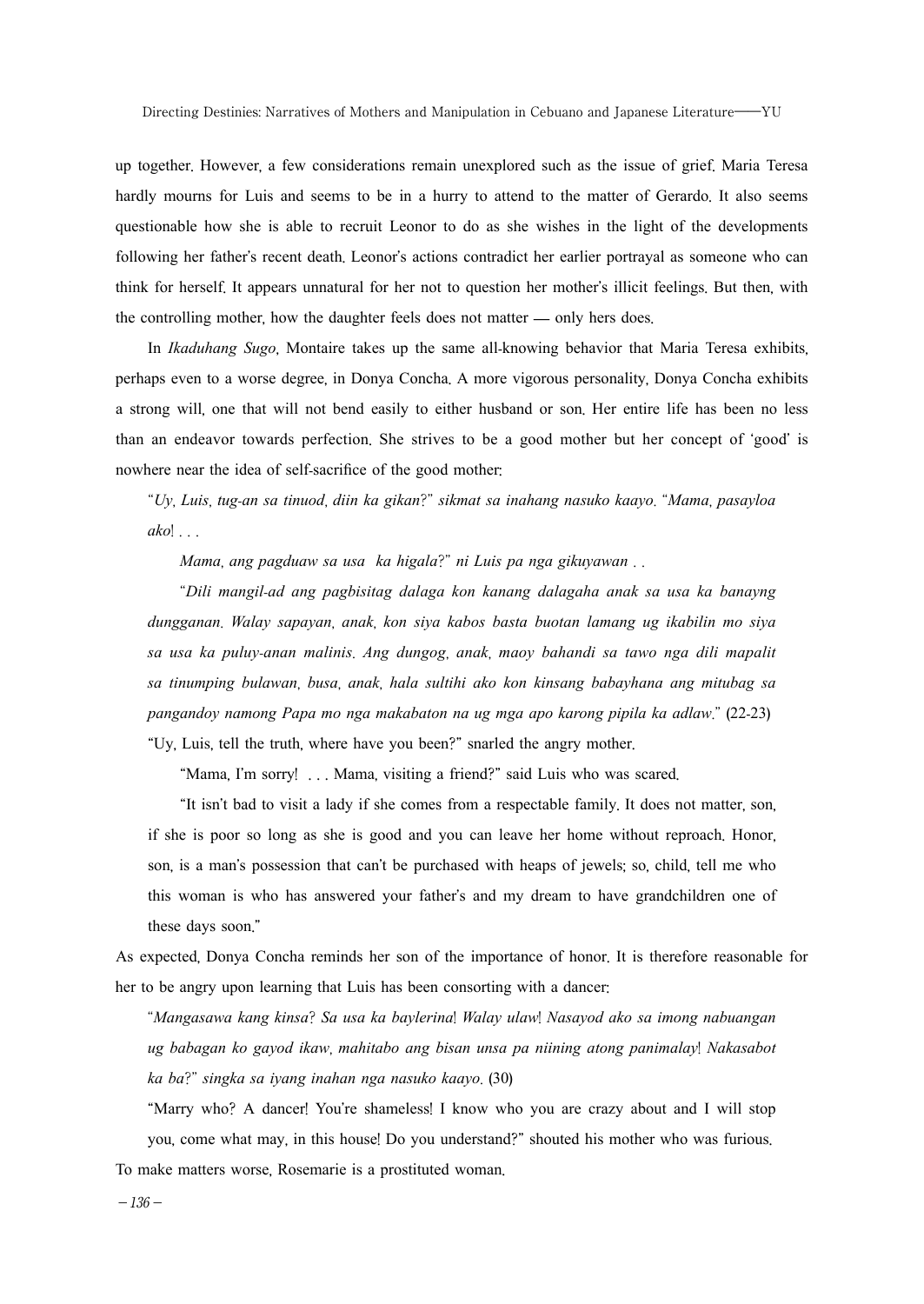Donya Concha's rejection of Rosemarie, her disgust for the woman's commonness and low morality cannot be faulted. Faithful to what she taught her son, it was necessary to avoid dubious characters for not only would he be dishonored by association, he was also likely to be influenced by their amorality. Donya Concha forgot, however, that her son was privileged within the patriarchal order. What she believed to be morally right, the principles of which she imposed on her son, collided head-on with the double standard that existed in society. Instead of censure, men were applauded for the many women they could have; it hardly mattered what the woman's class or profession was. Whether or not he was married was insignificant since the double standard found not only legal support but also women's complicity in tolerating this pervasive practice.

*Mosupak ako sa inyong kangil*-*ad*, *Mama*, *kay dili tinuod nga daotan si Rosemarie*. *Kon naingon siya niana*, *kana nagagikan sa maot nga katilingban nga dili mohatag ug higayon sa iyang isigkatawo aron siya magbag*-*o sa iyang kinabuhi*. (30)

I will oppose your heartlessness, Mama, because it is not true that Rosemarie is depraved. If she has become so, it is because of a severe society that will not give a fellow-being a chance to transform her life. .

Here, Luis's defense of Rosemarie may be commendable since it appears he does not replicate the widespread prejudice against prostitutes in society. However, his succeeding actions belie such defense. One becomes suspicious of his intention to rehabilitate a fallen woman. He continuously patronizes the bar. While waiting for Rosemarie, he becomes an unwilling witness to the parade of men who exploit her but he does not stop her engagement in the sex trade.

As mentioned earlier, Donya Concha inhibits the opportunities for her son to come in contact with bad influence. A passage from her own husband, Don Paterno's recollection, is resonant of the very same opposition voiced by his father, reveals and clarifies to us the grounds of Donya Concha's contestation:

"*Uy*, *Paterno*, *nalisoan na ba ikaw sa maayong pangisip*? *Unsa ka buang*? *Unsay makuha mo nianang Concha*, *kanang babayeng anak sa koral ug wala gani hibaw*-*i kon kinsang amahan niana niya*? *Tunto ka gayod*!" *nagkanayon ang iyang ginikanan sa tumang kapungot* . . . . "*Uy*, *salbahis*, *kon magtuman ka sa imong gusto*, *ikaw lang*, *basta kay sa usa ka pulong dili ug dili gayod hinuon ako makadawat ug mga bastarda*! *Kinsa pa kaha ang iyang kaliwat*? *Sus*, *tingali unyag kaliwat ug mga kawatan o kaha mga criminal ba o mga masakiton sa mga sakit nga mananakod*, *unsa man unyay imong mahimo kon human na ang tanan*? *Paterno*, *hibaw*-*i baya ang ginaingon ug sandig sa kaliwat kay dili mo kini malalis sanglit karaang sanglitanan*." (73) "Uy, Paterno, have you lost your mind? Are you mad? What will you get with Concha, that woman who is the daughter of a fence and no one even knows who her father is? You are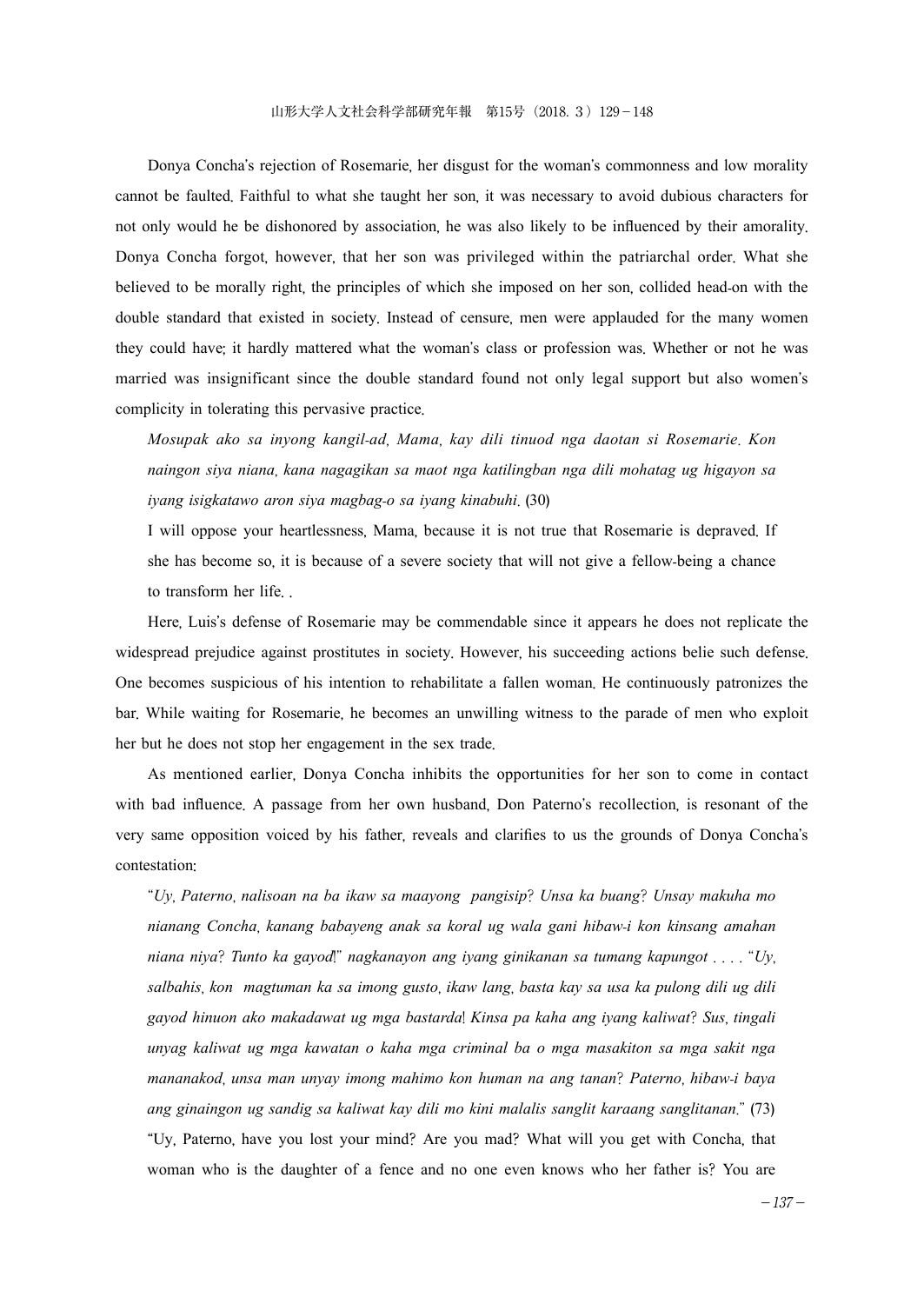really a fool!" continued his father in total frustration . . . "Uy, beast, if you do what you want, do it yourself, but in short, I'll never accept bastards! Who might her relatives be? Sus, they might be thieves or criminals or suffering from some contagious illness, and what will we be able to do when all's done? Paterno, know what is said about trusting family for you will not be able to argue with an old saying."

Ironically, this insight into the selfishness and controlling behavior of Donya Concha may allow us to feel pity for her, although only at this juncture, because it is evident that her anger with Luis and even with her husband is a result of her own rejection as suitable wife and its consequent projection onto her son.

Luis's separation from Donya Concha successfully alienates her by depicting the negative aspects of her behavior towards him. Following a third-person omniscient narrator positioning himself from Luis's point of view, the all-knowing mother is securely situated as monstrous in the elaboration of her controlling conduct. Luis stands firm in his decision to continue seeing Rosemarie. Such challenge to his mother's authority is strengthened with his father's assistance, which eventually reduces Donya Concha to a defeated adversary.

Arguing for Donya Concha, the good mother would naturally look out for her son and this may take the form of "screening" his associations with other people. Donya Concha is simply enacting the norm. However, juxtaposed with discourses of individualism and autonomy, her maternal behavior smacks of transgression because it does not consider the boundaries of self and the other, and it is provincial, because she closes off associations without giving them the benefit of a doubt. As the narrative portrays, Rosemarie is a woman with a golden heart.

Donya Concha and Don Paterno plan that the latter meet with Rosemarie to ensure that their son's relationship with her is terminated. Don Paterno later reneges on his plans to abet his wife's scheme following a poignant recollection of his own mother, Donya Alicia, who passionately lobbied for him and Concha against his father in the matter of their marriage.

"[*A*]*yaw pagtiwasa ang buot mong isulti bahin sa iyang pagkabastarda kay dili kana mahinungdanon*. *Si Concha walay labot sa sala sa iyang ginikanan ug labi pang wala siya magsugo sa iyang inahan nga siya ipakatawo ning kalibotan nga timawa ug walay amahan*, *nakasabot ka ba*, *Ricardo*? *Katilingban*? *Unsay labot sa katilingban sa gugma sa atong anak*, *ug kon kini mapakyas man ugaling makatabang ba ang katilingban*, *Ricardo*? *Dili*! *Ang katilingban motabang hinuon pagnudnod kanimo ngadto sa impiyerno*! *Ug mao kana ang katilingban giingon mo*, *maot*, *himantayon ug tigpakaaron*-*ingnon*! *Ngano*, *Ricardo*, *nagtuo ka ba nga ang tanang anaa nianang gitawag mo ug katilingban*, *mabuot ug dungganan*? *Ayaw akog pakataw*-*a*, *Ricardo*! *Dili kita mga tawo nga karon lamang matawo ning kalibotan*! *Dili*.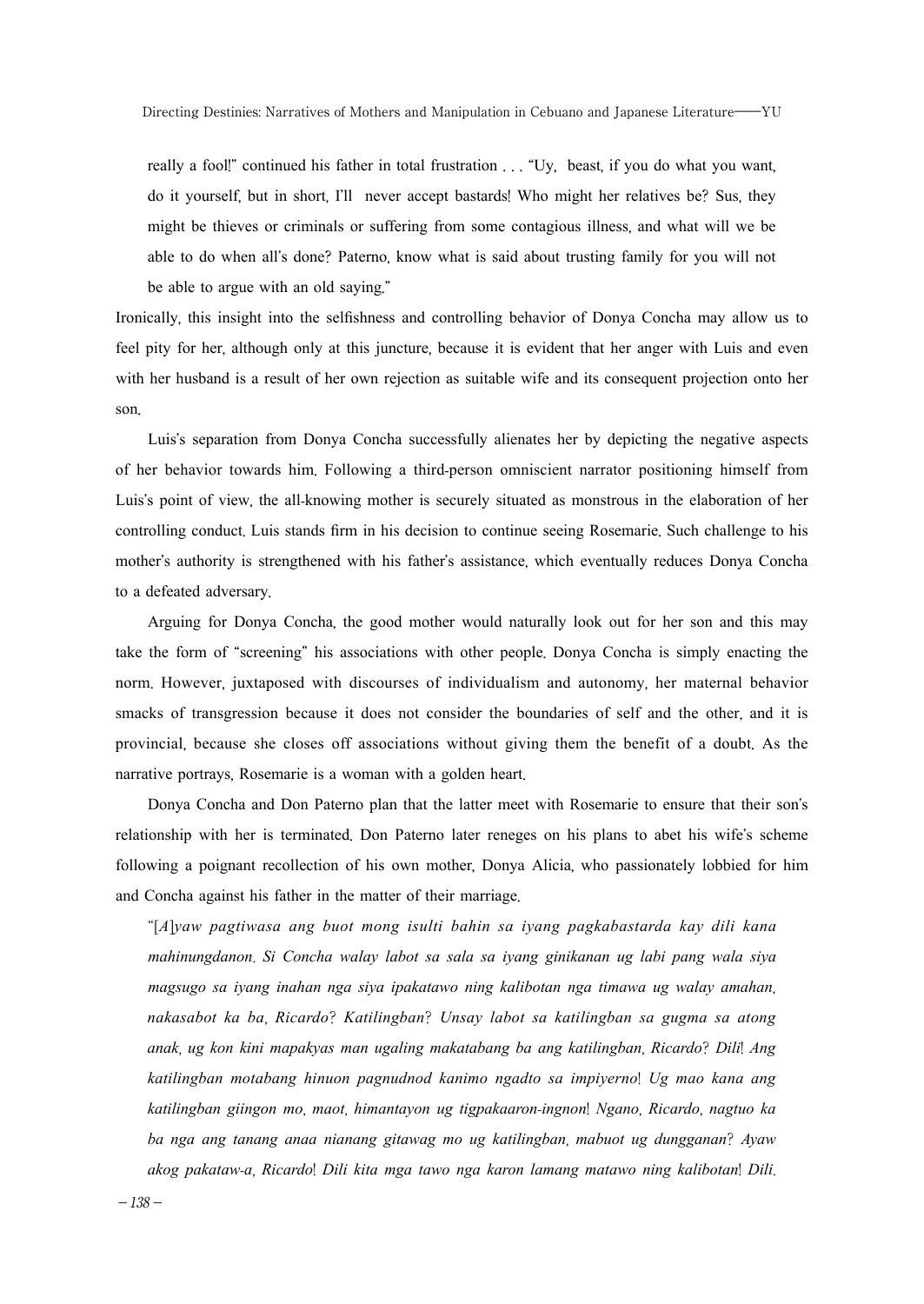*Ako* . . . *ako*, *Ricardo*, *sumala diin mo ako kuhaa*, *sa katilingban ba*?" *mihilak ang iyang buotang inahan sa kahiubos*. (74-75)

"Don't finish what you wish to say about her illegitimacy because it is not important. Concha doesn't have anything to do with the sins of her parents and more, she did not ask her mother to be born into this world free and without a father, do you understand, Ricardo? Society? What does society have to do with our child's love, and if this fails, can society help, Ricardo? No! Society instead will drive you to hell! And that is the society you talk about, corrupt, vigilant, and pretentious! Why, Ricardo, do you believe all that is in what you call society, is good and honorable? Don't make me laugh, Ricardo! You and I weren't born yesterday! No. Me . . . me, Ricardo, where did you get me from? Was it from society?" his good mother wept with disappointment.

Donya Alicia as intercessor, as the good mother, requires her to function as the patriarchal mother. In the novel, it is she who is meant to triumph against the all-knowing mother.

In *Bunga*, Alan is frustrated with the same all-knowing maternal behavior that Donya Concha shows towards Luis. Isabel Brizas only has her son's interest at heart. Widowed after several years of marriage, Isabel does not remarry and raises Alan on her own. When not busy with redecorating their house, she attends to other domestic matters and leaves most of the implementation with the household help. At times she visits her girlfriends who are eager for her artistic suggestions especially in terms of fashion. However, they are also critical of the sentimentality and idealization that she demonstrates for her late husband, Major Ernesto Brizas, which permeates all her conversations with them. For them, Isabel needs to get over and done with the past and move on. She needs to find herself a new love.

In the novel, disagreement between Isabel and Alan first erupts during Carmen's visit to the latter's home. After a light-hearted discussion where Carmen and Alan both praise Isabel for her creative talent and encourage her to paint more, Isabel reminds her son, having just come in from the rain, to shower in order to avoid catching a cold.

*Mikalit ug hunong si Alan ug miatubang kaniya ug sa kalit namulong*, "*Mammy*, *mahimo bag pasagdan lang ako nimo bisan lag pipila ka gutlo*? *Bisag sa makadiyot lang kaayo*!" (10)

Alan suddenly stopped, faced her, and said unexpectedly, "Mammy, can you leave me alone for just a few seconds? Even for just a moment?"

Isabel is surprised and hurt by the protest. From the ensuing conversation with her friend, Carmen, we realize this outburst is not the first. Carmen explains that Alan most likely resents being treated like a child and rebels against Isabel's over-protectiveness. From her response, Isabel appears not to realize her son is already an adult. Even in a later dialogue with Commander Harriman, she still manifests surprise that an 18-year old is considered old enough to be independent in America. As a result, she does not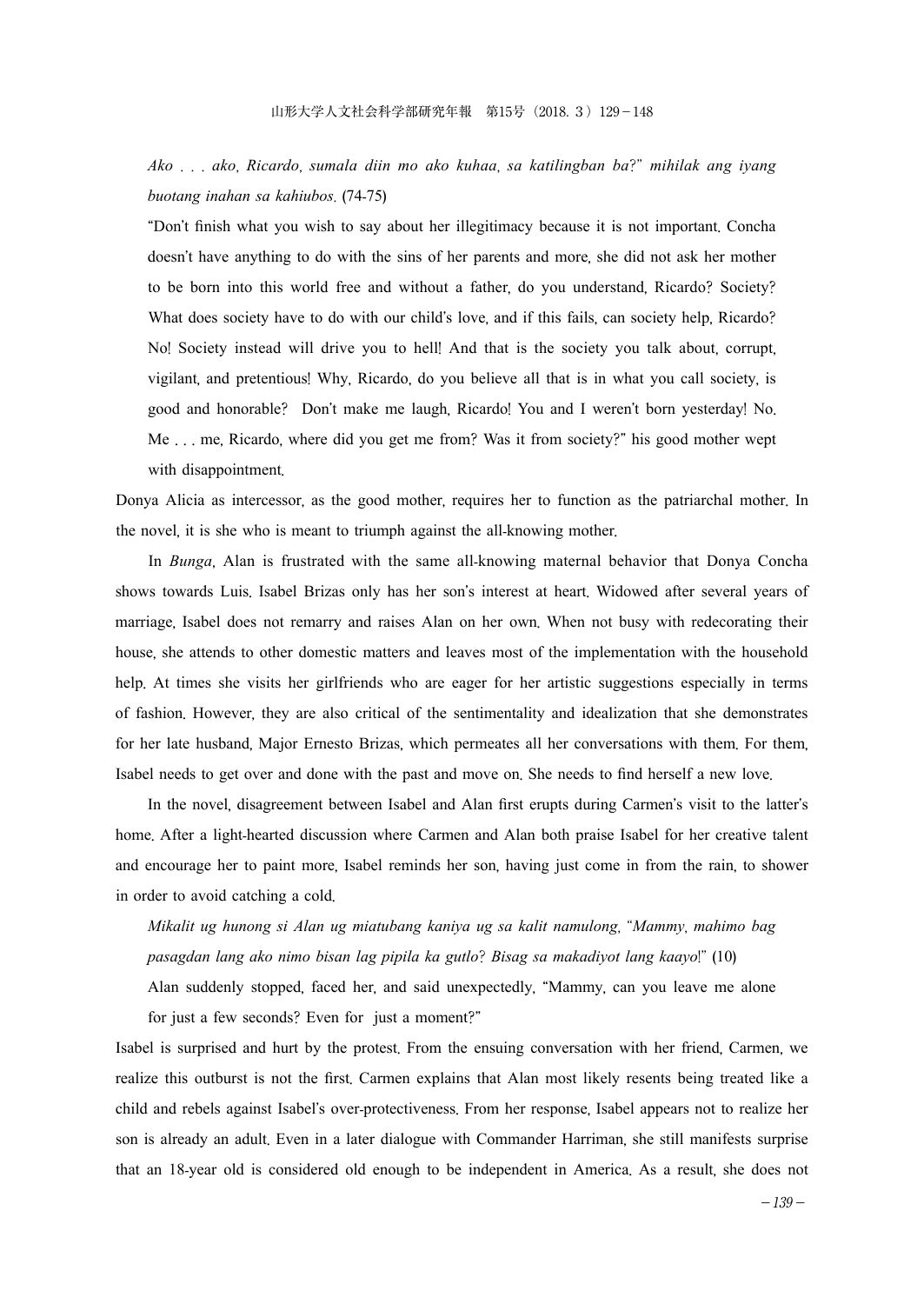recognize that Alan can decide for himself.

The current discourse on the all-knowing mother raising a child is quite predictable — she is more often than not the person who has kept the child from developing normally. The example of *Bunga or Ikaduhang Sugo*, for instance, is paradigmatic of this all-knowing mother in general. It silences her and assumes she is omnipotent and capable of doing great harm to her child. She is shown to be incapable of understanding and addressing her child's condition. Although, in Bunga, the narrative describes Isabel's efforts to understand Alan, Espina-Moore does not explore the maternal experience in depth.

In many ways, Isabel is secure and privileged. She has achieved many things such being a wife and a mother and she has spare time to pursue her aesthetic inclinations. Even when she loses her husband, the world she continues to live in is portrayed as comfortable. However, there are interferences in this sheltered existence and Bunga begins to confront and challenge many of the Filipino middle-class values prevailing in literature at the time.

When Isabel suggests that Alan join the army like his late father because a course in fine arts will not provide him with his daily bread, his response is:

"*Naa ra kana kanimo*, *Mammy*, *kay ikaw gidaog man ang imong talento sa imong ubang damgo*. *Ako dili gayod maingon niana*," *tubag ni Alan sa paagi nga daw naglitok usab si Alan nga kadtong iyang gibuhat ni Isabel dili husto*. (81)

"It is really up to you, Mammy, because your talents were over-powered by your other dreams.

I will not be so," replied Alan in a manner that implied that Isabel's actions were not right. Indirectly, Alan criticizes his mother for not pursuing her dream to be an artist, not realizing that he is judging her through his standards of individualism. She has prioritized her family and for this, she does not measure up to his standard of selfhood.

Later, when Isabel finds him at work on a painting in his room she discovers, both, as mother and as an artist, that Alan indeed has promise. Still, she demands to know why he has not informed her of his activities. Alan's frustration leads to one of the most serious conflicts between them.

"*Kana*, *Mammy*, *dili ko ikalimod*. *Apan wala ka ba usab maghuna* — *huna nga kon nananghid pa ako kanimo niining tanan ko karong gibuhat*, *dili ka gayod mosugot*? *Nga kon dili ka man ugaling makapugong*, *imo man akong utasan ug samok aron ako dili makasugod niining akong gustong buhaton*? *Makaabot kaha ako niini karong akong gikat* — *onan kon sa matag lihok mananghid pa ako kanimo*? *Dili ba ang imong ipahimo kanako mao da gayod kadtong mga butang nga pagahimoon sa akong amahan*?" (111)

"I can't lie about that, Mammy. But haven't you thought that had I asked permission from you for everything I am doing now, you would never have agreed? That if you could not stop me, you would never cease pestering me such that I would not be able to start this thing I enjoy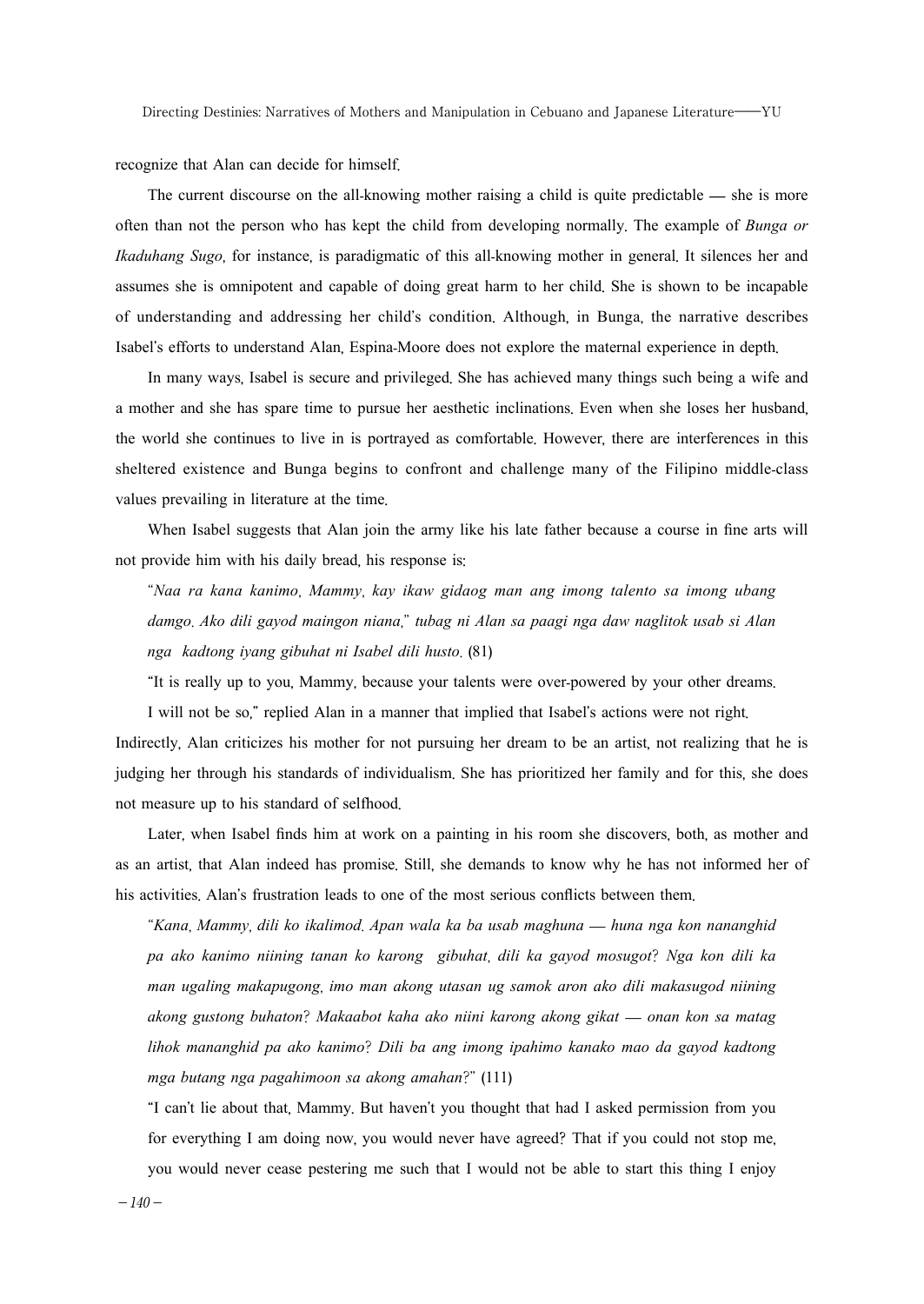doing? Would I have learned what I have learnt now, if I sought your consent every step of the way? Would you not have asked me to do the things my father did?"

Because Alan feels that Isabel does not really understand him, he does not tell her what he wants to do in life — to paint. He categorizes Isabel as being a counter-creative force, constricting him in his endeavor.

Alan leaves the house and heads for the park. Reflecting on his situation, Alan falls asleep and is roused by a police officer who takes him to the station for questioning. When asked to notify his family, he gives the number of his father's friend, Colonel Roque Mercado, who comes to the station to identify him and to take him home.

While they eat at the Aristocrat Restaurant, Alan relates to Roque the problem Isabel poses having him come up to the standard of his father in everything he does. What is taking place in this scene is a clash of desires arising from two different generations. As the good mother, Isabel wishes to inculcate in Alan the values of the father. Viewing his mother from what appears to be a "modern" perspective, Alan misunderstands what his mother values as the ideal. He sees it instead as restricting his autonomy. By perpetuating the all-knowing maternal paradigm, Isabel falls short. Consequently, Alan disregards the ideal as a sign of maternal backwardness and inflexibility from which he should dissociate himself. He resolves to become independent, to see the world, which he equates with individuality and modernity.

Alan makes many equations that set up Isabel as the controlling mother, as the Other, whom he can reject. He believes he is rebuffing control, direction, and sentimentality. Out of ignorance, if not a shift of values, Alan is cutting himself off from a tradition of love, care, and respect, in favor of autonomy and independence.

The issue of "control" posed by the all-knowing mother is fundamental to a feminist reappraisal of the literature on mothering. Let us then, examine some cultural beliefs about good mothering and the mother-child relationship. For instance, Isabel's belief is dated or backward, only from a modern perspective in which "progress" is grounded in the Western trend, propagated in societal beliefs. In the Philippines, children, whether or not they reach the age of majority — eighteen years, under the law, as culled from the American influence — still largely live with their parents, sometimes even with families of their own. In such extended households, the centrality of the mother is maintained. Mothers are deemed to know best. If the case were reversed however, and it is the mother who later joins the child's household because of financial dependence, the child is most likely to make the decisions but, more often than not, will still defer to the mother's wishes out of respect and a debt of gratitude.

Yet another aspect of the mother-child relationship suggested in the narrative, is that the mother follow the patriarchal expectation. It is strongly suggested when Greg articulates this idea

"*Nasayop ka*, *Isabel*. *Ang inahan nga husto ug panimuot gikan gayod sa pagkatawo sa iyang*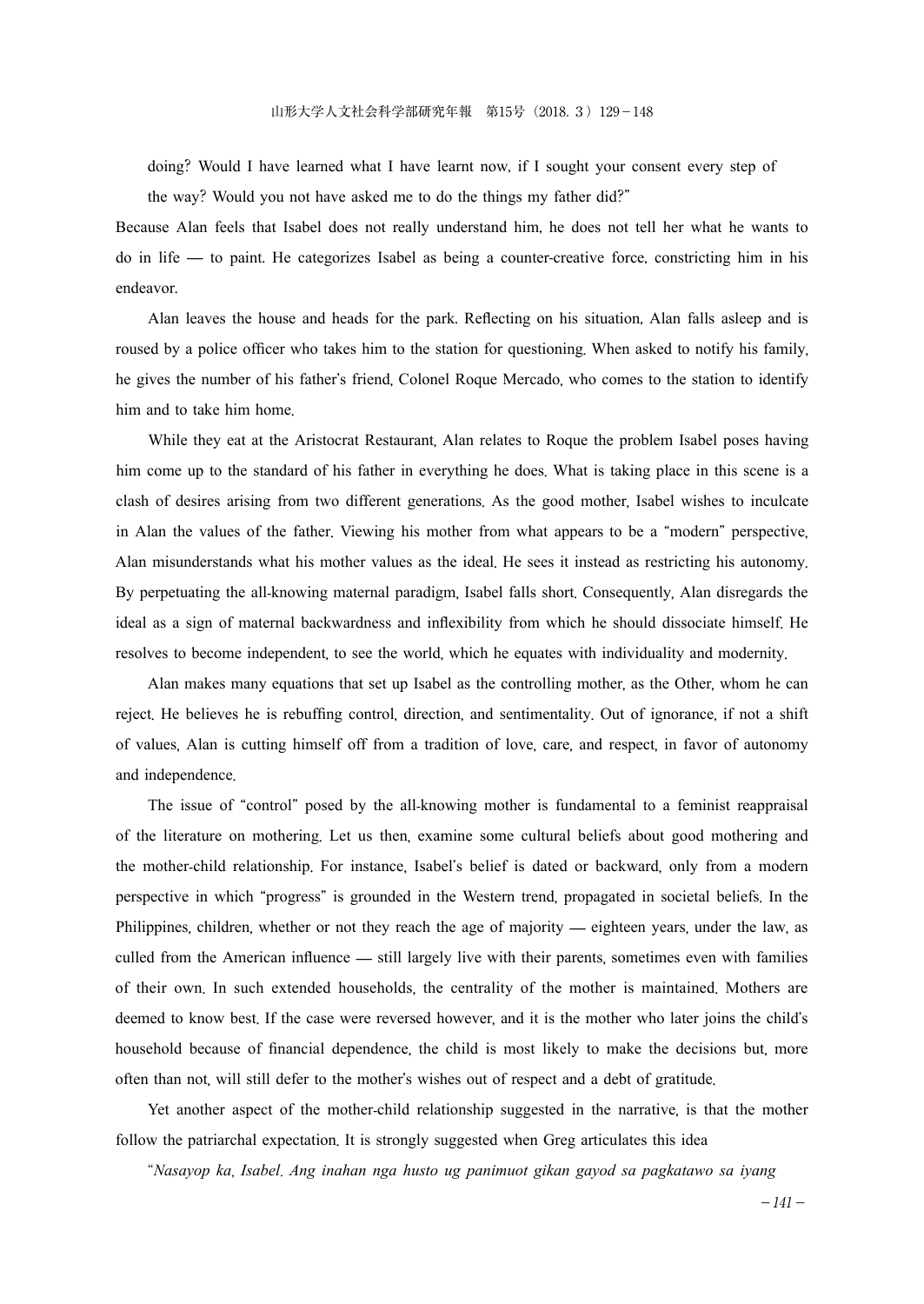*anak*, *gikan sa unang paghikay niya sa hapin nakahibalo nga sa madugay ug sa madali kining pagdumala sa iyang anak matapos*. *Apan ang pagpangga dili gayud*. *Bisan ug ang anak molayas sa labing layong dapit*, *dili gayod mominos ang pagpangga sa usa ka inahan*. (176) "You are wrong, Isabel. A sane mother will, from the very moment of her child's birth, from when she first prepares the cover, know that sooner or later this caring for her child will end. But never the loving. Even if the child runs away to somewhere distant, the love of a mother will never diminish.

which in effect, excuses the child's behavior and positions the mother to likewise be all-forgiving even and especially when the child's desire is to break free from the mother's apron strings. A mother's overwhelming concern usually becomes a hindrance to autonomy. The stories about Alan's father and Isabel's over-protectiveness are a case in point. Alan does not wish to know the reason why his mother believes in his father's valor or greatness. Alan chooses to interrogate his father's infidelity but only with respect to what is expected of him. The narrative diverts the focus from the issue of the father's philandering to center on a critique of a mother's over-protectiveness. By promoting the father, she becomes the controlling mother. By monitoring her child's activities, she is deemed suffocating. Isabel does not realize the double-life her husband led for many years. When she learns of her husband's extramarital affair, she does not question the infidelity. Like a good wife, she lets sleeping dogs lie.

It is also necessary to bear in mind that the all-knowing figure in Bunga and other novels extends insights into how knowledge is socially constructed. The maternal examples given usually emerge from middle-class assumptions regarding children in the most advantageous conditions and on their privileged experiences. Children like Rosemarie who come from the lower classes seldom question the mother's authority.

During the conversation Alan has with Roque, we learn of the existence of Lydia, Alan's halfsister. The late Ernesto Brizas had an affair with a Cebuano schoolteacher during the war. Before he passed away, Ernie revealed his secret to Roque who now discloses it to Alan so that he can establish relations with his sister, as well as to understand and forgive his mother. Isabel's controlling behavior appears to be excusable since it arises from a sincere albeit mistaken belief of providing her child with a good example, although unwittingly, misrepresented, in the case of the late husband. She was unaware of Ernie's infidelity, which makes her a blameless victim, nevertheless responsible for whatever she proposes.

In a manner of speaking, Alan's resentment may be read as a critique of maternal blindness and complicity in perpetuating the myth of the good father. We may account for this strong reaction as possible in the absence of the paternal figure. Isabel is the last to learn about her husband's extramarital affair and the news had to come from her girlfriend Carmen, who is Roque's wife. Roque did not even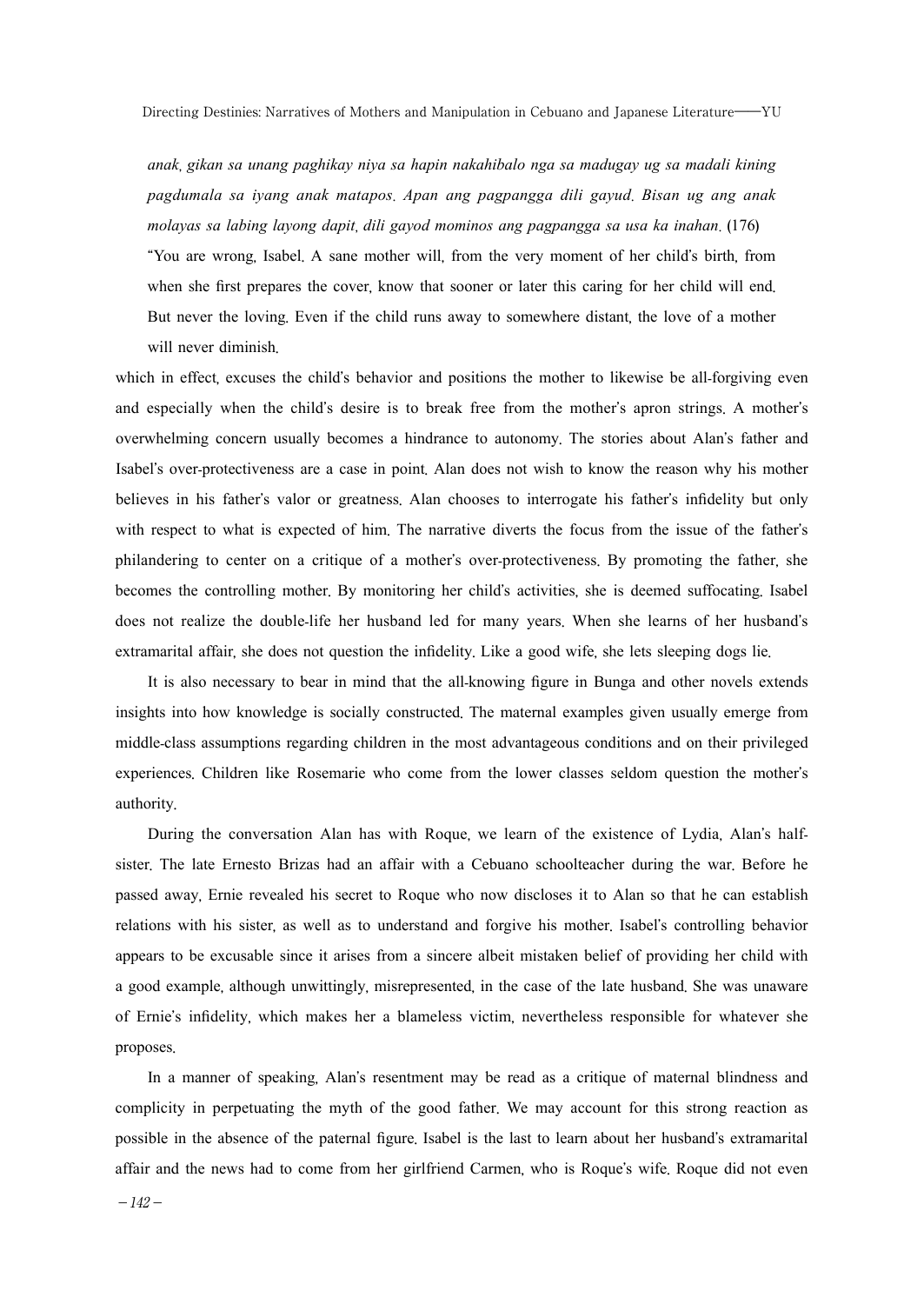consider telling Isabel who had every right to know about it.

Alan's is an unsettling new consciousness. Not only does he disturb his mother's safe world but he brings her in touch with many experiences — he speaks as though he is her friend — encouraging her to move on when he talks about the death of her illusion. The sympathy Isabel experiences from Alan is one of the things that keeps her from suffering bitterness which leads her to accept her son who, though instrumental to her humiliation, does not deride her. Isabel, is humbled by his love and affection and by her desire to believe and idealize her husband's goodness.

Mothers are believed to invest their own ideals in their children, and also to project their hopes onto them, seeing children as second opportunities at achieving what they wished and failed to realize. Children are second possibilities at life. This will be discussed in depth in the succeeding chapter. A mother who realizes her child wants something different from what she wants will experience the demise of her expectations. She will be called to reconsider what she strongly most believes in. In Bunga, social criticism is the foreground even as husband and child fade into the background. However, a closer reading reveals that society's expectations are still the same — "women are the nurturers, the caretakers of personal relationships, the self — they sacrifice. However glamorous their work, they remain on the periphery of the larger power structure".<sup>13</sup>

"Family in Hell" tells the story of Nahoko, who together with her live-in partner, Sho, goes through several domestic problems. In the opening of the story, the reader realizes that Sho's mother makes the mistake of calling Nahoko as Shinako, who is the name of Sho's wife and who has refused to divorce him despite several repeated pleas from Sho's mother and father on his behalf to end the marriage. The unstable live-in situation is exacerbated by the presence of two conflicting maternal figures: the happygo-lucky figure exemplified by Sho's mother and the all-knowing mother represented by Nahoko's mother. It is through the encounters of the couple, specifically Nahoko's, that the reader understands Taeko's narrative of maternity fundamentally challenging the institution of motherhood as *ikigai* (reason for living).

When Sho's mother comes to visit, the reader is treated to a surprise glimpse into her motivation for making the long trip

This was mostly because she liked to go on trips, or, perhaps more accurately, because she liked to go on rides. What others took to be devotion on her part actually involved not the least devotion or hardship for the mother herself. Besides, she found herself getting bored out in the country, and what better antidote to boredom could there be in taking one of her beloved rides into Tokyo? (143)

She arrives at a time when Nahoko is sick. Anyone looking at the situation would think that Sho's mother would cook dinner for her son who was inconvenienced with a sick wife.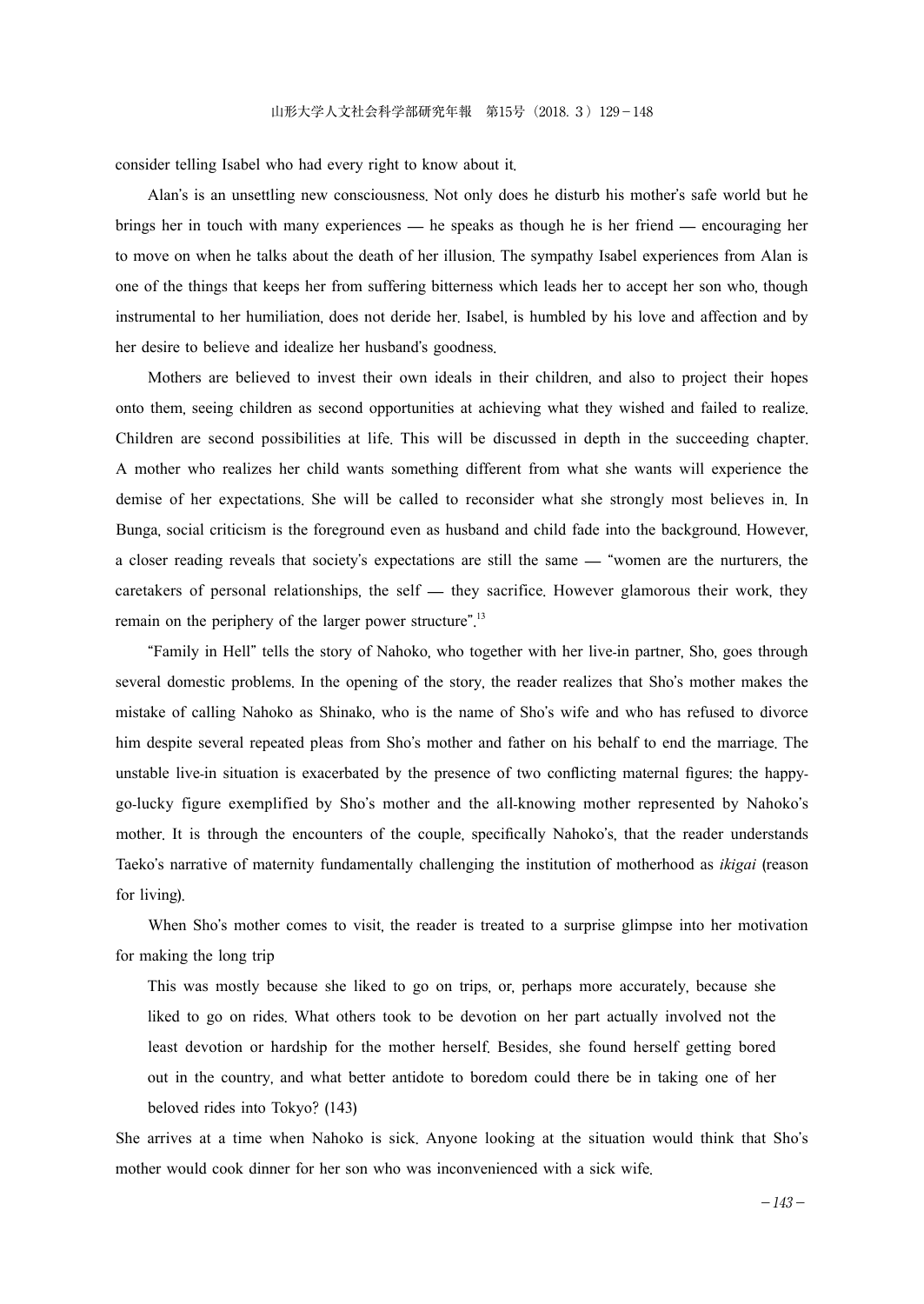But the mother did no such thing! Come what may, she had taken this trip to enjoy herself. So what if it was her son's house? No one was going to catch her on a trip heading resignedly out to the kitchen, where she would be a good mother and fix something to eat. (144)

From Nahoko's perspective, the reader is made to see that Sho's mother's behavior is strange since she is expected to resign herself to "the inevitable and for a day or two at least taken care of the chores piling up around the house. But this mother was really happy-go-lucky" (145) and does not meet such expectation. She consumes a liberal amount of salty food despite the fact that she suffers from high blood pressure and sleeps in the same room with the couple unconcerned about the fact that this might embarrass Nahoko. To further worsen matters, Sho's mother is reluctant to tackle the "unpleasant business" of having to persuade Shinako to divorce Sho. The failure to carry out her mission is no worry to her explaining to Nahoko that "I want Sho to do as he likes ...Whatever Shinako may say, it's you who's here with Sho. She'll give in before long, you'll see" (148). Over time, Nahoko learns that Sho's expressions and manners were exactly like those of his mother the way he quickly forgot his troubles and regained good spirits of living for the moment.

These contestations of *ryosai kenbo* which cites motherhood as the locus of female identity, present the maternal body as a contested field crossed by multiple and often conflicting ideologies. Taeko's maternal representation of Sho's mother as self-indulgent and sell-willed is a site of resistance as she turns motherhood, and more specifically, its institutionalization into an arena within which the mother stakes her claim to personhood, challenging the social norms and expectations that restrict her existence as a woman. 14

Another interesting aspect of "Family in Hell" is its comprehensive representation of the allknowing mother. From Nahoko's perspective, the reader is initiated into an insider's assessment. If Nahoko was ill, her mother would have fixed her rice gruel from the Yukihira earthenware pot and nursed her back to good health. This caring attitude however encompasses an all-knowing attitude which discloses itself to be very irritating to Nahoko. When she is expecting, Nahoko informs her mother of the pregnancy and she receives a letter in return berating her for her willfulness. As a consequence of not listening to her all-knowing mother's advice, Nahoko suffers from maternal rejection.

Let me tell you, I didn't raise any girl of mine to be having the grandchild of a bunch of country bumpkins. I thought you knew better! What can be going through your head, girl, anyway?. . . don't be expecting me to be telling your congratulations or such, 'cause I'd sooner my mouth rotted off first. . . It's not as if I had you marry the fellow. You're the one who had to have your way, running away from home and chasing after a man who's already got himself a wife. You're no daughter of mine anymore, so it's pretty selfish your thinking that now you're pregnant you'd like your mama to say it's just fine. . . You're nobody to me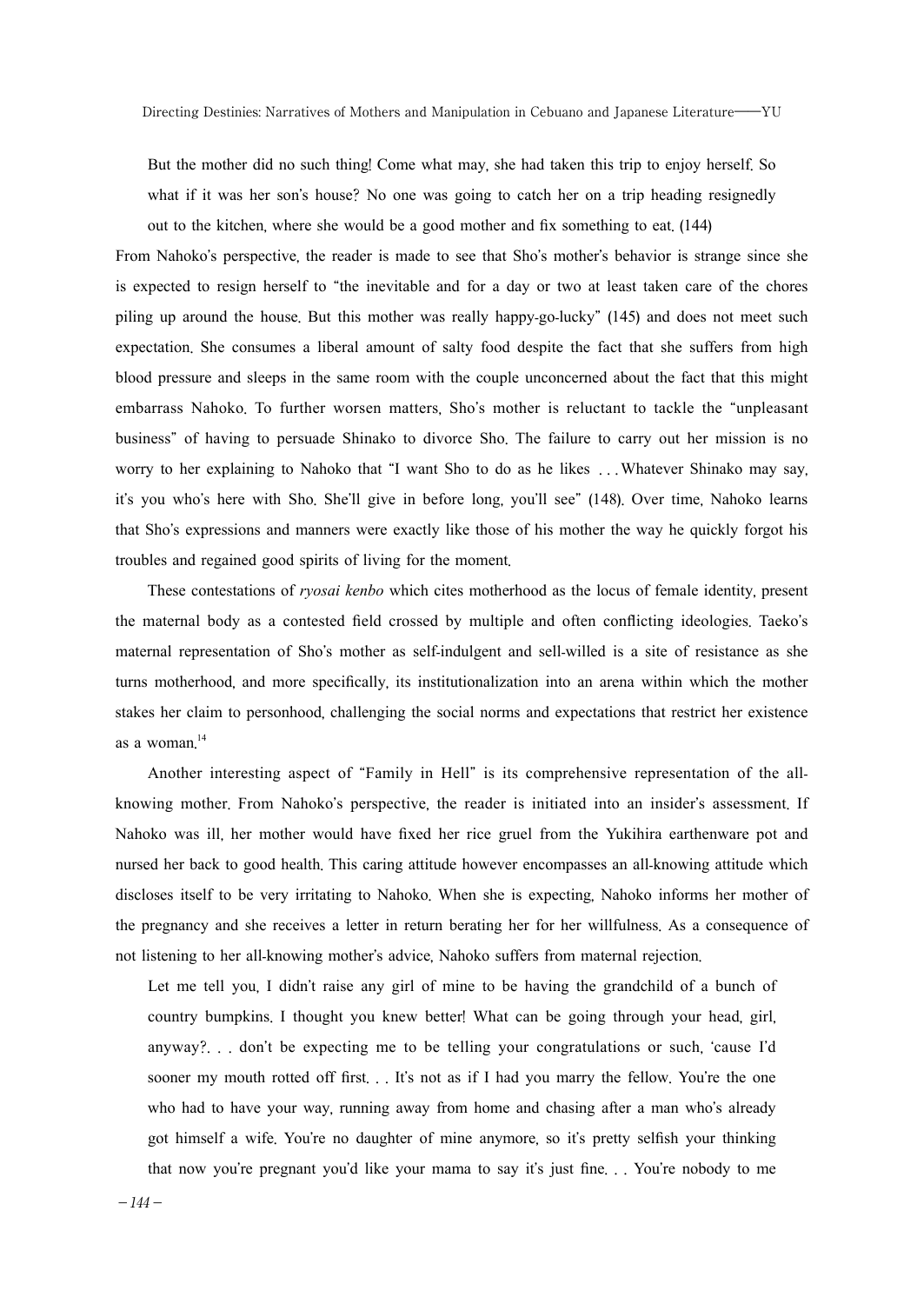anymore. (156)

The act of rejection is regarded as representative of a mother's resistance against the *ryosai kenbo* who would accept her daughter's faults no matter what. Through her actions she articulates the unique struggle of mothers against whom children can do whatever they wish and still expect to be forgiven.

Nahoko's appeals for *amae* were to elicit a caring maternal response from her mother. Nahoko is not really helpless but is in a position to use the expected response as leverage for Sho's parents who cannot seem to make Sho's divorce from Shinako successful.

Nahoko's mother's act of disowning her daughter is by no means an unproblematic act of defiance against the patriarchal order. For the purposes of this study, I will briefly explore maternal subjectivity as a corollary to Grosz's theory of embodied subjectivity engendered in the bond between mother and child. When Nahoko's mother disowns her, it is an ironic movement of the maternal body. She is so invested in the life of her daughter that she extends the rights over her own body to her daughter's, folding it back into the maternal body in order to symbolically "preserve" life. The boundaries between mother and daughter are supposedly infinitely permeable. But when Nahoko refuses to do as her mother sees fit, she insists on her own way. The mother's rejection then is a symbolic act of infanticide since by cutting off ties, Nahoko's mother insists on the superiority of her own all-knowing subjectivity. Taeko establishes Nahoko's mother as the site of reclamation of patriarchal right, subverting the definitions of maternity as a passive and purely biological state: "ʻGentle as a mother, strict as a father' did not fit her mother at all. . . But was this obstinate mother of hers not casting her child away?" (157). It is significant that in this narrative, Nahoko is not regarded as the property of the patriarch. She is unequivocally her mother's daughter.

When Nahoko miscarries and is ill for a long time, she resolves to return to her mother. She is reluctant to return in defeat but her need to be babied and to recuperate under her mother's care is greater. Sho accompanies her home. Although Nahoko's mother meets them at the station, it is not a guarantee of the prodigal daughter's welcome. Nahoko's mother explains to Sho

"This here's no child of mine, you hear," she said to Sho. "I'm not taking care of her because she's my daughter. It's like some stranger's child took sick and collapsed on my step. A person can't very well send her away, so in she comes and I put her to bed." (166)

The story elucidates the ironies inherent in the controlling mother's world. Even as Nahoko's mother "rejects" her, Nahoko receives amazingly good care for anyone who was to have been treated like a passerby. As a matter of fact, Nahoko was treated like a princess, "waited on hand and foot. Three times each and every day she was fed the nourishing meals her mother believed essential for the ailing" (166). Nahoko was privy to the fact that her mother had her "own special variety of kindness" (167). Such kindness is suffocating for Nahoko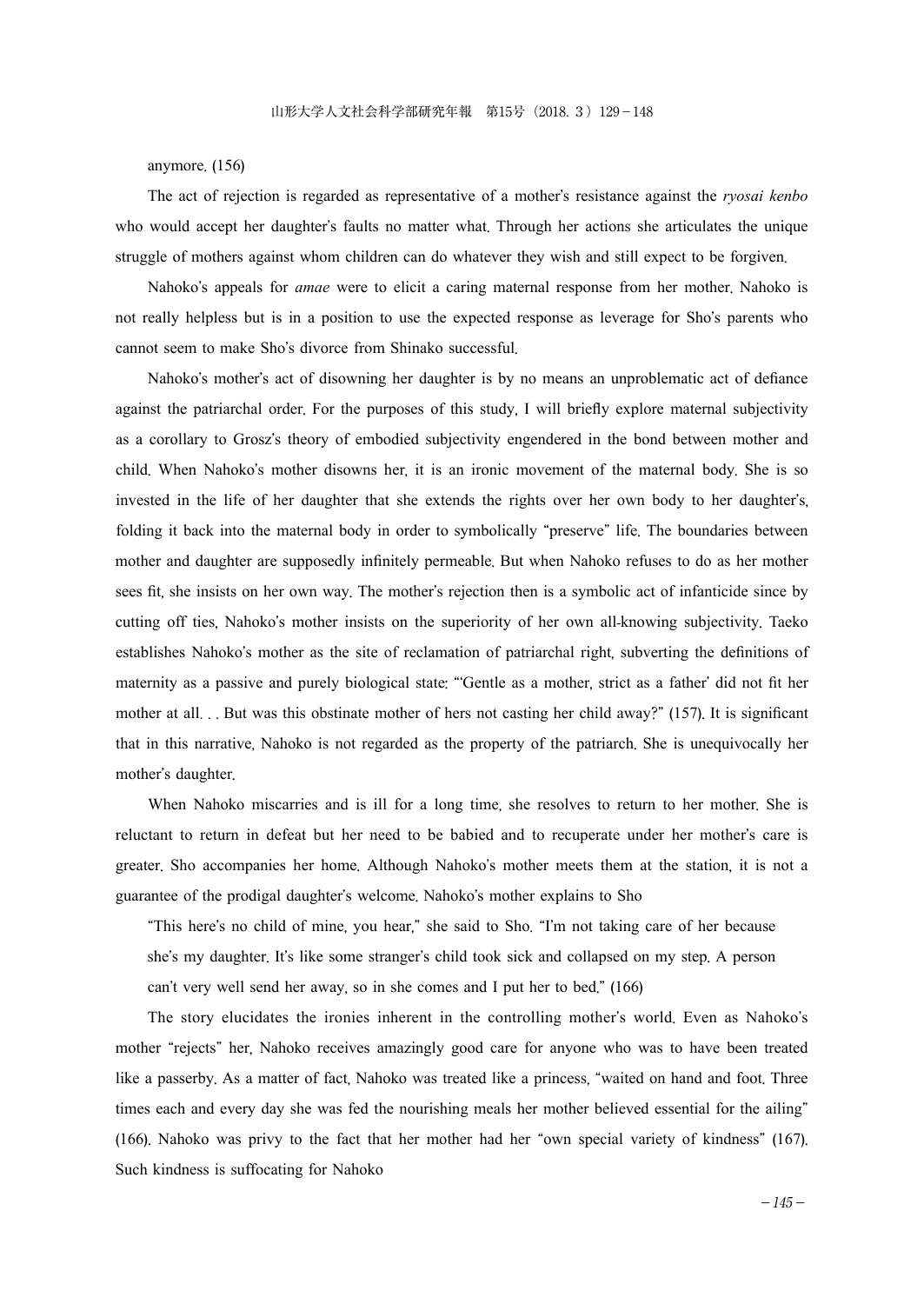[I]t served only to block off her own, and presumably any child's, avenue of escape. *It took more than average strength to loosen the grip with which her mother embraced her children*. *Nahoko had been forced to set dynamite*. (167 italics are mine)

Like in the previous narratives on the all-knowing mother, "Family in Hell" addresses the topic of the controlling mother who can be suffocating that it is necessary to get away from her. The narrative symbolically evokes this imagery of Nahoko setting up dynamite to free herself from her mother's control. It also portrays the rifts between mothers and daughters; as daughters grow older, they become their mother's alter-egos.

Together with *Ang Karaang Krusipiho*, *Ikaduhang Sugo*, *Bunga*, and "Family in Hell," the women writers' narratives form a quadrad of works which explicitly address the issue of control in the allknowing mother. It provides a characteristic example of the ways in which Philippine and Japanese women's texts contravene conventional notions of motherhood and maternity and disturb the limits conventionally delimiting bonds. In each work, the all-knowing mother is described not merely as a mother who knows what is best for her child, but as an act of pure control, is as unreasonable and perhaps irrational that both disturbs and unsettles the patriarchy. Narratives like the ones mentioned poignantly sidetrack the structures of patriarchal control and order: rejection becomes the only rational choice for these mothers who are unhappy with their children's disobedience.

The texts demonstrate their ability to unsettle readers and to challenge notions of motherhood, normative female roles in society and social conventions. Particularly for their time, these women's works refuse to conform to conventional notions of how maternity should or should not be portrayed in literature. Moreover, such fiction demonstrates the complex and contradictory relationship between maternal subjectivity and maternal control. It marks a resistance to the exclusion of maternal subjectivity from the patriarchal order, but also represents the negation of the very identity of normative motherhood.

#### **Endnotes**

- 1 Peczon-Fernandez, Albina. "Why Women are Invisible in History." UP University Center for Women's Studies 1 – 21.
- 2 The government enacted Family Registration Act of 1871 which established the household system wherein each household became a unit of society with men at the head and bestowed inheritance rights to them.
- 3 The new system identified the women as socially incompetent and also banned them from public affairs. In 1890, the cabinet legislated an Assembly Ordinance prohibiting them from participating in political meetings (Duus 131). In 1900, Article 5 of the Public Police Law reinforced the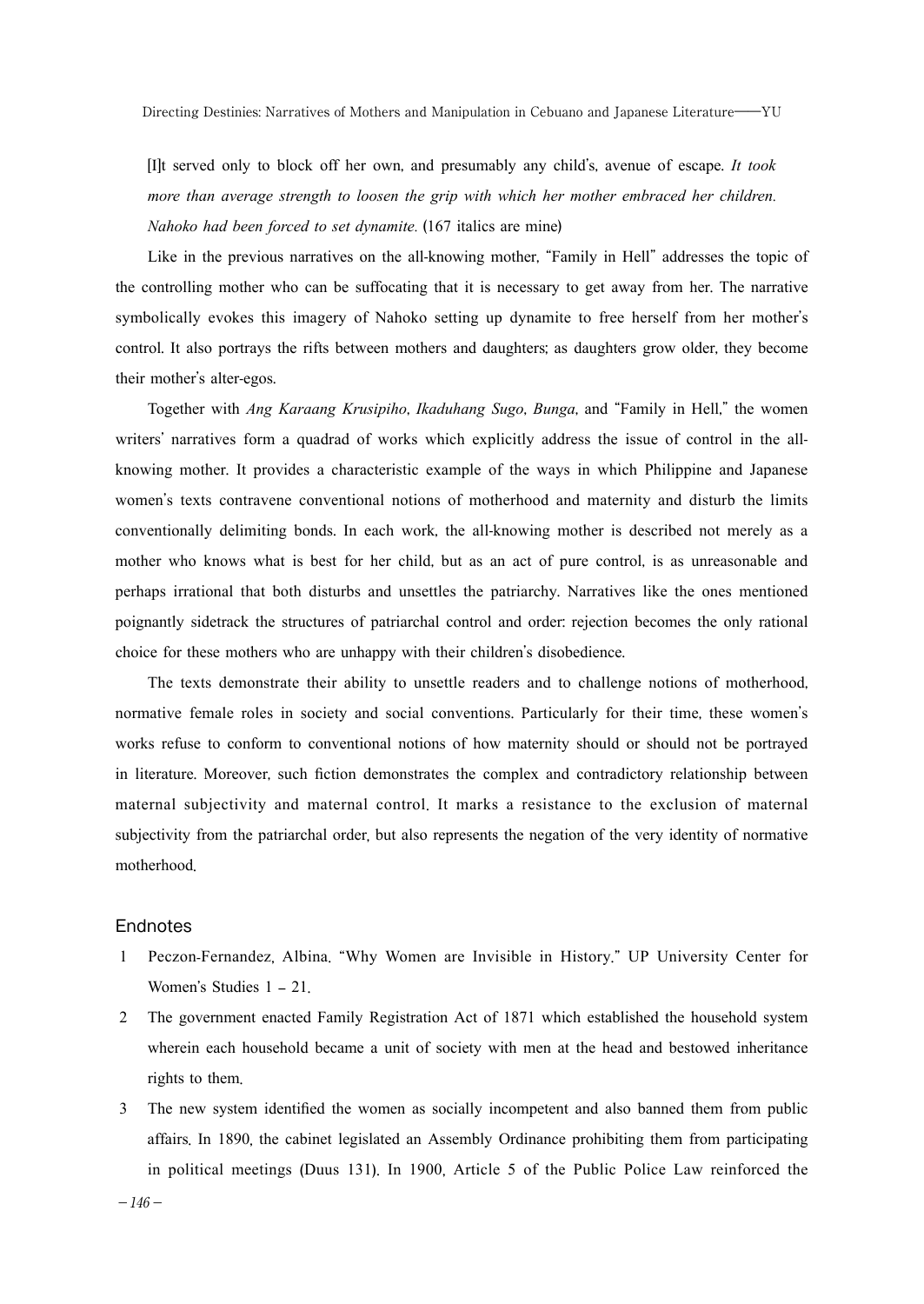prohibition of women from political activities (Mackie 5). The Meiji Civil Code reformed the legal framework of family relations in 1898. This code strengthened the patriarchal structure which empowered men in decision-making. In Nishikawa, Yuko. "Sumai no hensen to 'katei' no seiritsu." *Kindai* 4 *Nihon josei seikatsushi*. Ed. Joseishi sogo kenkyukai. Tokyo: Tokyo daigaku shuppankai, 1990.

- 4 Aguinaldo, Rosalia. *Mutyang Itinapon*. Maynila: [The Author], 1922.
- 5 Aguinaldo, Rosalia. *Ang Pag* – *ibig ng Isang Ina*. Maynila: Loyal Press, 1935.
- 6 Ocampo, Felicidad. *Brown Maiden*. Boston: Meador Press, 1932.
- 7 Enemecio, Angel. *Apdo sa Kagul*–*anan*. *Bag*–*ong Kusog*. January 11, 1929.
- 8 *Apdo sa Kagul-anan*, January 11, 1929 pages 8 and 16.
- 9 Montaire, Hilda. "Ang Karaang Krusipiho." *Bisaya*. Manila: Liwayway Publications, December 27, 1961 – March 14, 1962.
- 10 Montaire, Hilda. "Ikaduhang Sugo" (serialized as Higugmaa ang Imong Isigkatawo). In *Bisaya*. Manila: Liwayway Publications, June 19, 1963 – October 23, 1963. Cebu City: Cornejo and Sons, 1971.
- 11 "Bunga." Bisaya. Manila: Liwayway Publications, December 16, 1959 August 17, 1960.
- 12 Taeko, Tomioka. "Family in Hell." *This Kind of Woman: Ten Stories by Japanese Women Writers, 1960-1976*. Eds. Yukiko Tanaka and Elizabeth Hanson. Stanford: Stanford University Press, 1982. 141-178.
- 13 Mary Jane Elkins; "Facing the Gorgon: Good and Bad Mothers in the Late Novels of Margaret Drabble." *Narrating Mothers: Theorizing Maternal Subjectivities*. Eds. Brenda O. Daly and Maureen T. Reddy. (Knoxville: University of Tennessee Press, 1991); 111.
- 14 Copeland, Rebecca. "Motherhood as Institution." *Japan Quarterly* 39:1 (January-March 1992). 102.